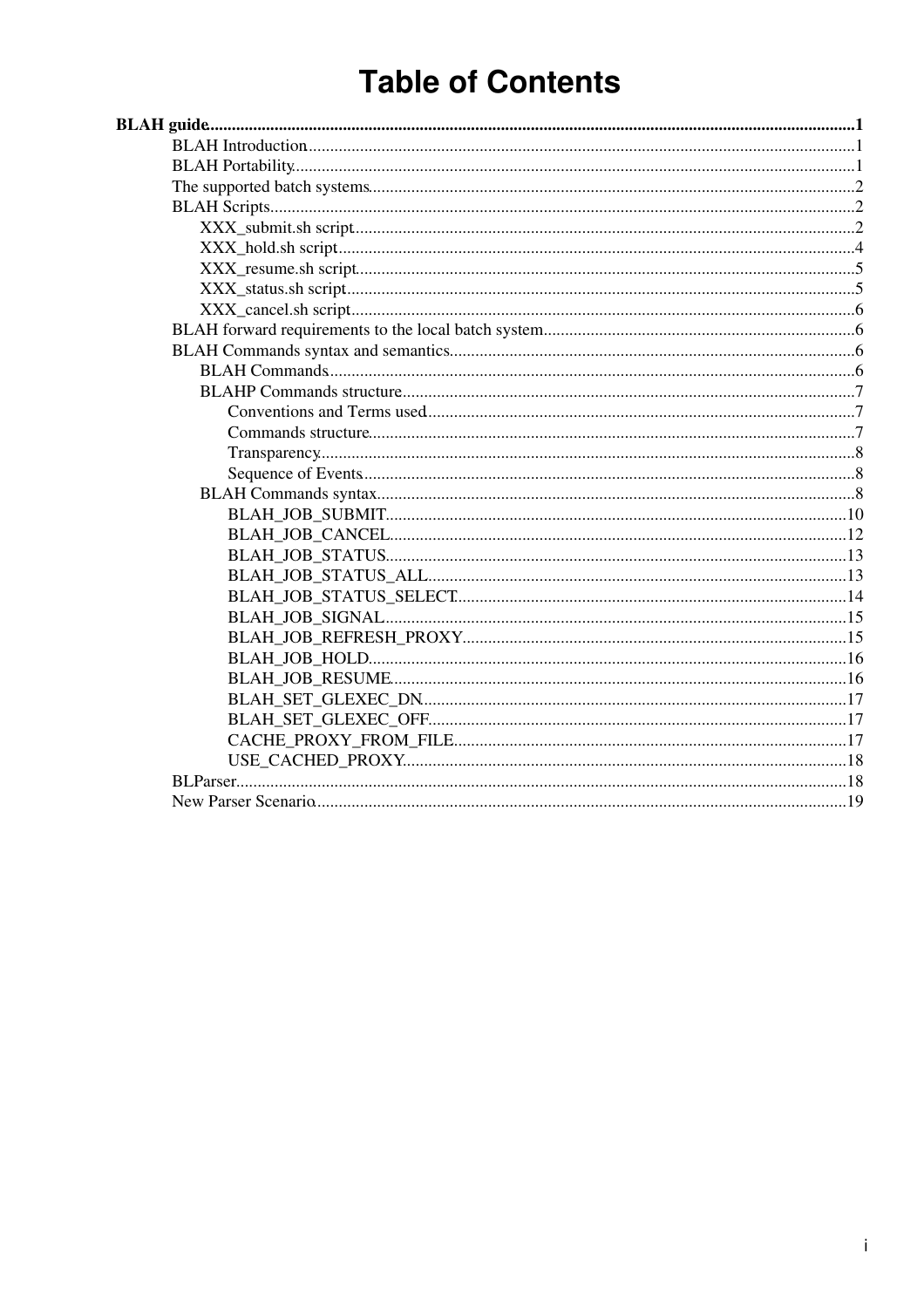# <span id="page-1-0"></span>**BLAH guide**

## <span id="page-1-1"></span>**BLAH Introduction**

BLAHPD is a light component accepting commands according to the BLAH (Batch Local Ascii Helper) protocol to manage jobs on different Local Resources Management Systems (LRMS). The BLAH service provides a minimal, pragmatically designed common interface for job submission and control to a set of batch systems. Interaction with BLAH is achieved via text commands whose syntax and semantics is described below. Interaction with each one of the various supported batch system is achieved via customized scripts (the existing scripts are all Bourne shell scripts) that take care of executing the following functions:

- job submit - job hold - job resume - job status - job cancel

## <span id="page-1-2"></span>**BLAH Portability**

The purpose of this writeup is to:

- describe the assumptions that are currently made on the minimal functionality that batch systems must provide;
- describe the details of the command line arguments that are passed to each one of the five scripts that implement the fuctionality described above for a specific batch system;
- provide guidelines for porting of the existing scripts, especially the submit script for which helper shell functions were defined.

As the universe of different batch systems that need to be supported is very small, the most efficient way to get help beyond the information collected in these notes is to interact with the BLAH developers directly via the e-mail address [blah-help@mi.infn.it](mailto:blah-help@mi.infn.it)

The string XXX, in the following text, is meant to be replaced with the name of the specific batch system being interfaced (pbs, lsf, condor, etc.).

Assumptions on batch system functionality.

BLAH assumes that batch systems are capable to

- Identify jobs for subsequent operations via a unique, constant identifier that is returned at the time of job submission.
- Transfer and optionally rename a configurable set of files from a given location on the submit node to the initial working directory on the selected worker node before the job execution starts.
- Transfer and optionally rename a configurable set of files from the initial working directory of jobs on the worker node that is selected for execution to a given location on the submit node.
- Provide status of currently running jobs via an appropriate command.
- Provide a historical track of jobs that were accepted and ran in the past via one or more log files.

BLAH can use this optional batch system functionality:

a) Hold (suspend) and resume jobs via appropriate commands.

BLAH doesn't require batch systems to

a) Be able to renew X509 proxies and/or transfer files to and from the worker node **while the job is being executed**. Proxy renewal is taken care of by a proxy renewal daemon that runs at the side of the running job and receives delegations of refreshed proxies during the lifetime of the job.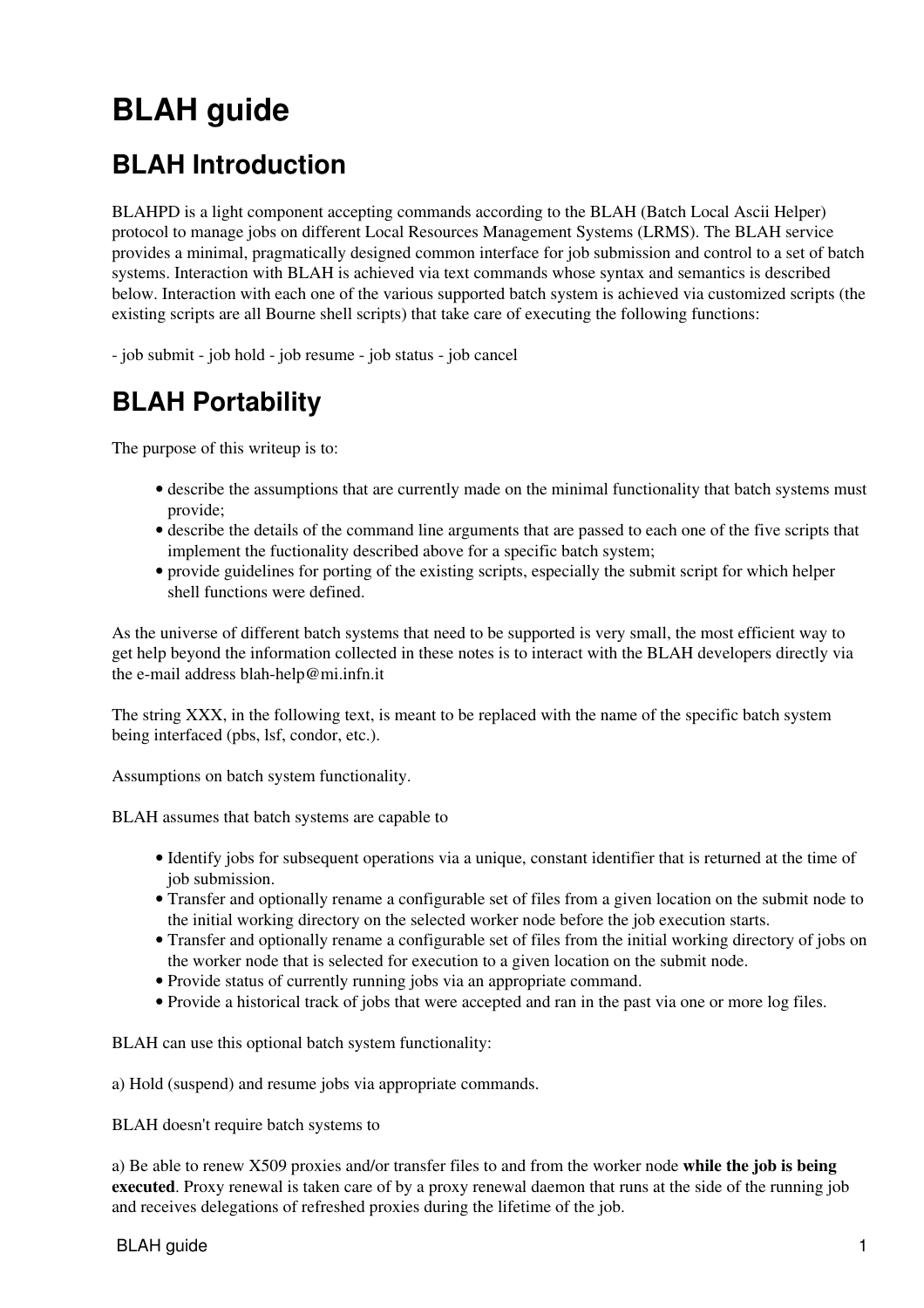## <span id="page-2-0"></span>**The supported batch systems**

At the time of writing BLAH supports the following batch systems: LSF, PBS/Torque, SGE, Condor and just recently SLURM. In order to enable BLAH to interact with the selected batch system, it must be configured properly by setting few parameters on its configuration file which is located by default at /etc/blah.config. The file contains a list of parameters and their own default value is well defined for a standard setup of BLAH. Their customization is even possible if needed. For example to enable the support of SLURM is need just a specific parameter *slurm\_binpath* which informs BLAH about the location where the SLURM executables are located (i.e. scontrol and sacct).

## <span id="page-2-1"></span>**BLAH Scripts**

## <span id="page-2-2"></span>**XXX\_submit.sh script**

Submit a new job request to the batch system.

NOTE: most of the functionality for parsing and handling the submit script arguments is provided by a set of shell functions that are described further below (see SUBMIT SCRIPT HELPER FUNCTIONS). The argument description is provided for reference only.

SYNOPSIS:

XXX\_submit.sh -c -q  $[-i]$   $[-o]$   $[-e]$   $[-x]$   $[-v]$   $[-V]$   $[-s]$   $[-d]$   $[-w]$   $[-n \leq #$  of MPI nodes $>[-r]$   $[-p]$   $[-1]$   $[-j]$  $[-T] [-I] [-O] [-R] [-C] [-command\_arguments]$ 

Any argument after '--' will be passed to the user job ("command").

The command line switches have the following meaning (switches listed in alphabetical order):

[-C]: When this argument is present, the local script XXX\_local\_submit\_attributes.sh is called, and its output is pasted to the batch system submit file. The XXX local submit attributes.sh script is called after sourcing the contents of the 'CE requirements file' first. This file is composed by the BLAH main daemon and sets shell variables that specify attribute bounds derived from the CERequirements attribute in the BLAH submit command. Example format for the 'CE requirements file':

```
 GlueHostMainMemoryRAMSize _Min=1000
 GlueCEPolicyMaxCPUTime _Max=30
```
-c command: (shell) command to be executed as a batch job.

[-d ]: Debug option. If set to 'yes', it causes the submit file to be sent to /dev/tty, and no actual submission to the batch system.

[-e ]: Location of the local file that should receive the job STDERR upon job termination.

[-I ]: points to an optional, temporary file containing a list of additional files (one per line) that need to be transferred from the submission node to the initial working directory on the worker node. This temp file is removed by the submit script.

[-i ]: Location of a local file to be transferred to the worker node and connected to the STDIN of the job.

[-j ]: String for unique identification of the job by the calling layer. As this string is unique, it is used to name the submit script, that will be created as 'cream\_jobID'.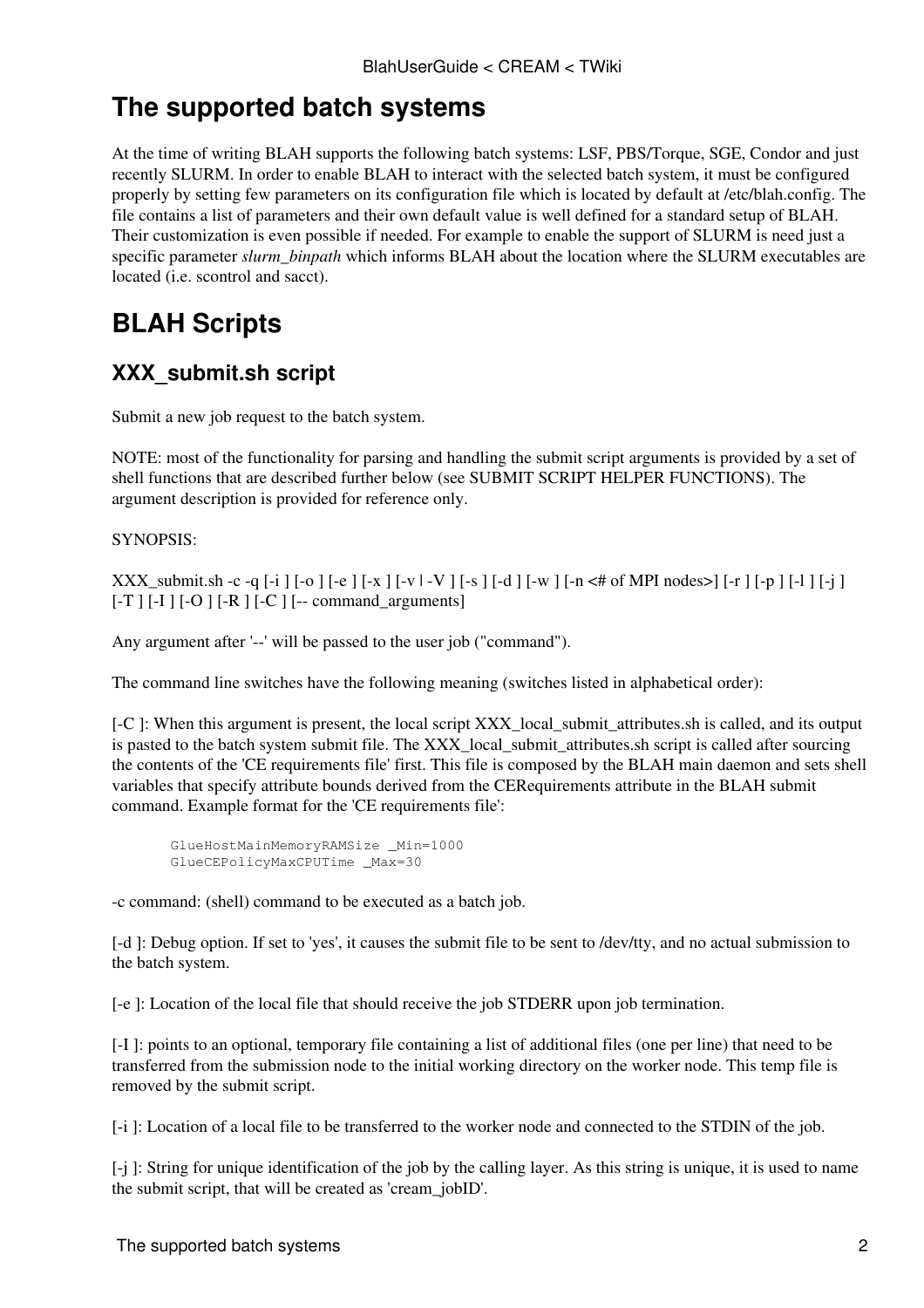[-l ]: Minimum remaining lifetime of the user proxy (expressed in seconds) before the proxy renewal damon will kill the user job. Defaults to 180 seconds, or 3 minutes.

[-n <# of MPI nodes>]: Number of MPI nodes to be reserved for the job, in case this feature is supported by the underlying batch system.

[-O ]: points to an optional, temporary file containing a list of additional files (one per line) that need to be transferred from the working directory on the worker node back to the submit node. This temp file is removed by the submit script. The -R arguments can be used to establish file name remapping.

[-o ]: Location of the local file that should receive the job STDOUT upon job termination.

[-p ]: time interval (expressed in seconds) between attempts of the proxy renewal daemon to check that the use process is still alive. Defaults to 60 seconds.

-q Batch system queue to run the job in.

[-R ]: Points to a file containing a list of names (one for each line of the file passed with the -O argument) that contain the local name of each each output file that is transferred from the worker node to the submit (local) node. The list file will be deleted by the submit script.

[-r ]: Disables the entire BLAH proxy renewal machinery when set to 'no'. Defaults to 'yes' if missing.

[-T ]: sets the directory location for storing temporary files.

[-v | -V ]: Environment variables to be set for the user job. Two formats are possible: 1) semicolon-separated assignments -v "ENV1=val1;ENV2=val2;..." 2) space-separated assignments -V "ENV1=val1 ENV2=val2 ..."

[-x ]: Location of the initial X509 user proxy to associate with teh job. This file is initially transferred with the job, then (optionally, see -r) renewed via proxy delegation.

[-w ]: Directory location pre-pended to relative file paths and used as CWD by the submit script.

#### RETURN VALUE:

Termination code is zero on success, nonzero on error. Job identifier, with the identifier string 'BLAHP\_JOBID\_PREFIX' is returned on STDOUT on success. The job identifier must start with the batch system name followed by a slash (XXX/id).

#### SUBMIT SCRIPT HELPER FUNCTIONS:

A set of shell functions was written to ease the parsing and handling of the submit script options. They allow to write a submit script along the following template:

```
 #!/bin/bash
 # 1. Source definition of helper functions.
 . `dirname $0`/blah_common_submit_functions.sh
# 2. Parse the submit options, that are used to set
# a list of bls opt XYZ shell variables.
 bls_parse_submit_options $@
 # 3. Set up temporary files. Set a variable with the name of
 # an environment variable that holds the batch system job ID
 # at runtime.
bls setup all files
bls_job_id_for_renewal=XXX_JOBID
```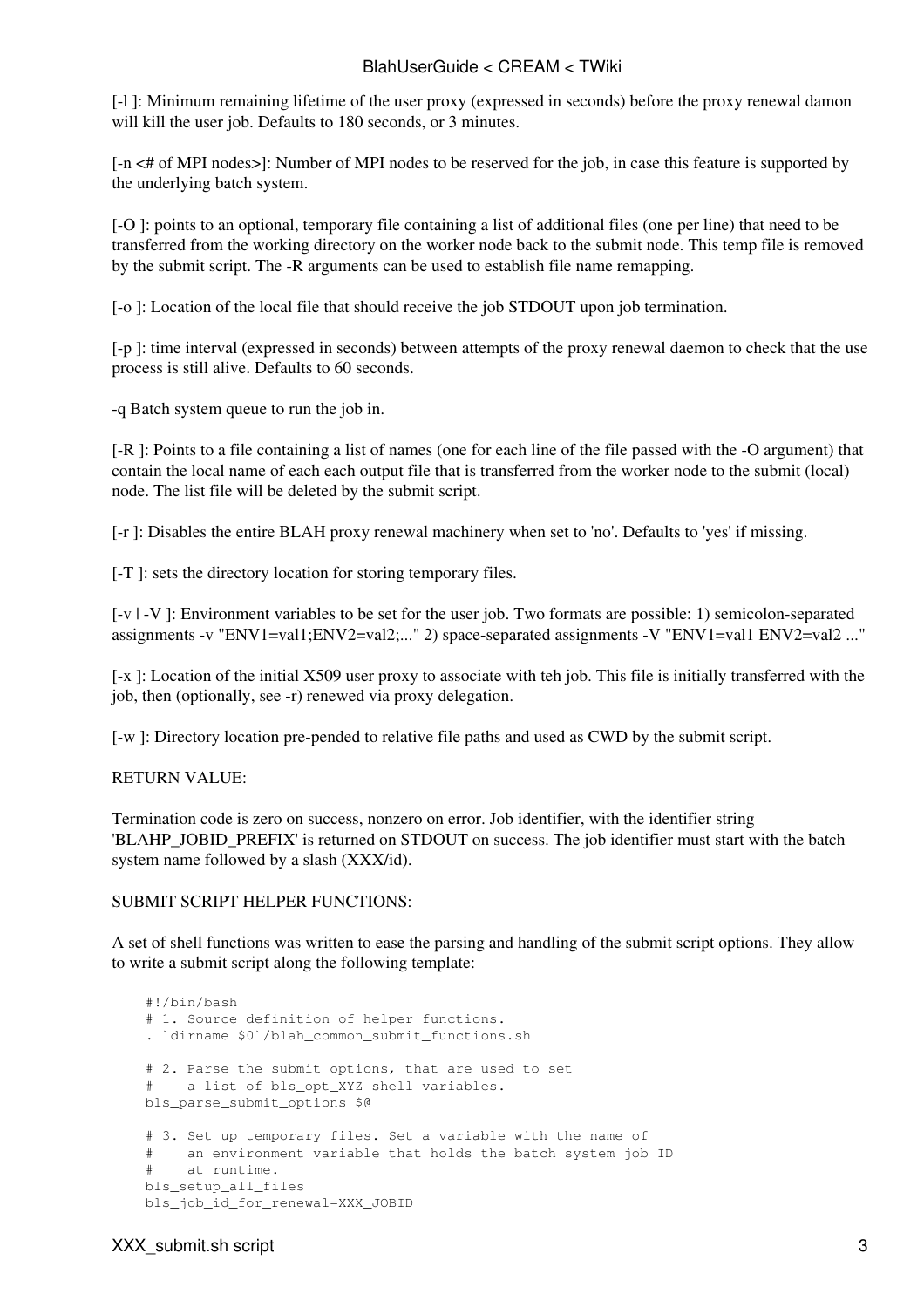```
 # 4. Start writing the submit script to $bls_tmp_file
   cat > $bls_tmp_file < &lt; end_of_preamble
    #!/bin/bash
    # PBS job wrapper generated by `basename $0`
    # on `/bin/date`
    # proxy_string = $bls_opt_proxy_string
    # proxy_local_file = $bls_proxy_local_file
    # Etc. Etc. Etc.
    end_of_preamble
    # 5. Handle script local customisations according to -C option
       as appropriate for the batch system at hand.
    if [ ! -z $bls_opt_req_file ] ; then
     echo \#\!/bin/sh \sqrt{a}t; \int{bls_opt_req_file}-temp_req_script
     cat $bls_opt_req_file > > ${bls_opt_req_file}-temp_req_script
     echo "source ${GLITE_LOCATION:-/opt/glite}/bin/XXX_local_submit_attributes.sh" > > ${b
      chmod +x ${bls_opt_req_file}-temp_req_script
     ${bls opt req file}-temp req script >qt; >bls tmp file 2>qt; /dev/null
      rm -f ${bls_opt_req_file}-temp_req_script
      rm -f $bls_opt_req_file
   f_i # 6. Add specific directives to select queue ($bls_opt_queue) and
        MPI node request ($bls_opt_mpinodes)
    # 7. Add directives to transfer and rename input and output files.
    # These are stored as 
    # $bls_inputsand_local_0...$bls_inputsand_local_n-1
    # $bls_inputsand_remote_0...$bls_inputsand_remote_n-1
    # $bls_outputsand_local_0...$bls_outputsand_local_n-1
    # $bls_outputsand_remote_0...$bls_outputsand_remote_n-1
    #
    # Two shell functions can help here.
 # a:
    # bls_fl_subst_and_accumulate inputsand "@@F_REMOTE/@@F_LOCAL" "sep"
    # bls_fl_subst_and_accumulate outputsand "@@F_REMOTE/@@F_LOCAL" "sep"
    # fill $bls_fl_subst_and_accumulate_result with a list of "sep"
    # separated strings formatted as shown in the second argument.
    # The submit node full file path is substituted to @@F_LOCAL
    # and the worker node path relative to the initial working dir
    # is substituted to @@F_REMOTE.
    # b:
    # bls_fl_subst_and_dump inputsand "@@F_LOCAL>@@F_REMOTE" $bls_tmp_file
   # bls_fl_subst_and_dump outputsand "@@F_LOCAL<@@F_REMOTE" $bls_tmp_file
    # append to $bls_tmp_file a line for each input and output file,
    # where @@F_REMOTE and @@F_LOCAL are substituted as above.
    # 8. Append job wrapper as a shell script to $bls_tmp_file
    bls_add_job_wrapper
   # 9. Send the submit file $bls_tmp_file to the batch system and
      try making sure it doesn't get lost.
    # 10. Echo to STDOUT the unique job ID to be used by subsequent scripts
    # (with BLAHP_JOBID_PREFIX) and wrap up. The job ID must be
    # properly understood by subsequent commands.
    echo "BLAHP_JOBID_PREFIXXXX?$jobID"
    bls_wrap_up_submit
    exit $retcode
```
## <span id="page-4-0"></span>**XXX\_hold.sh script**

Suspend the execution of a job.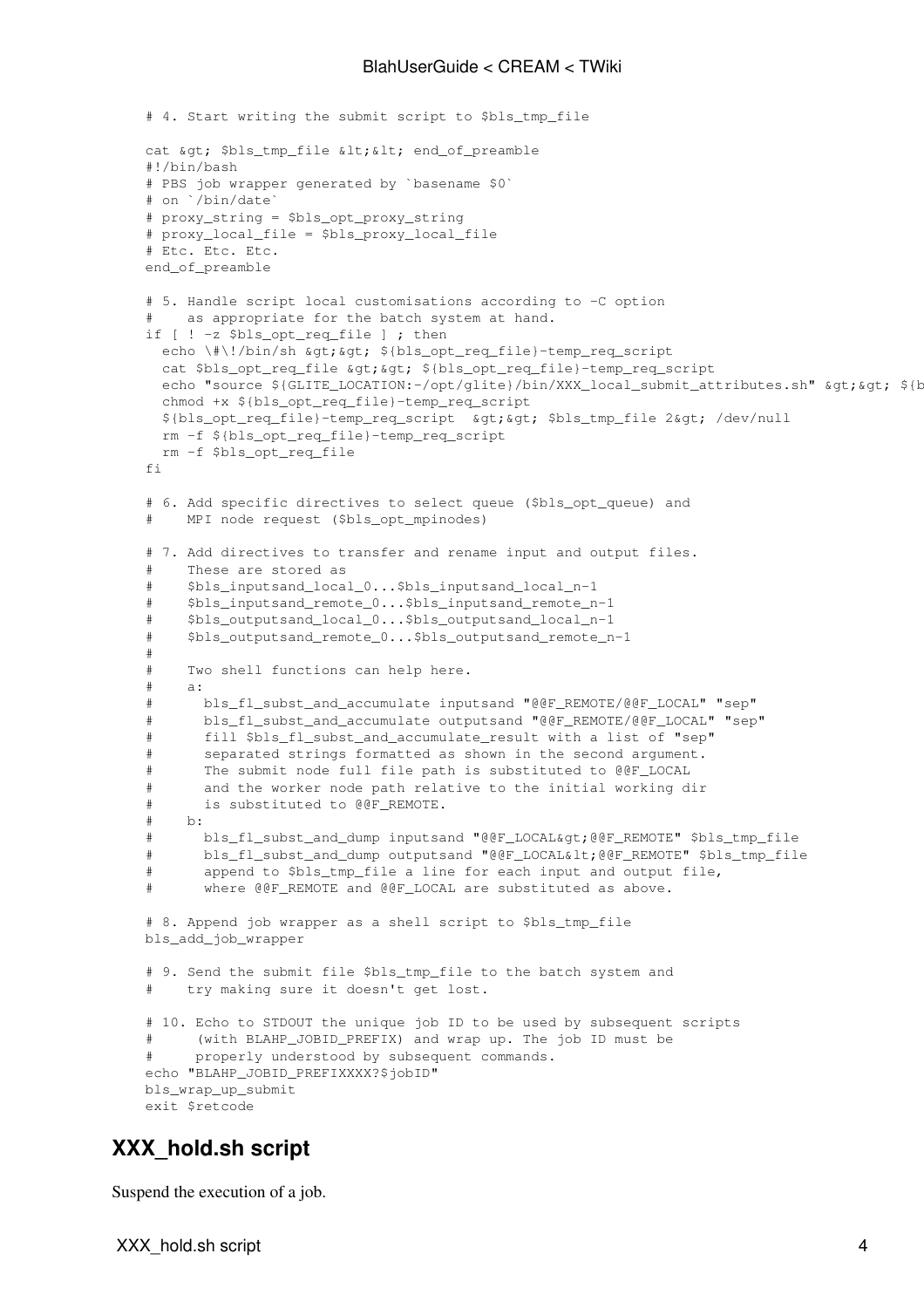#### SYNOPSIS:

XXX<sub>\_</sub>hold.sh The job identifier must be the same string returned by the submit script (without the leading BLAHP\_JOBID\_PREFIX). Any leading part up to the first slash  $\gamma$  will be ignored by the script.

RETURN VALUE:

Termination code is zero on success, nonzero on error.

## <span id="page-5-0"></span>**XXX\_resume.sh script**

Resume the execution of a (previously suspended) job.

SYNOPSIS:

XXX\_resume.sh The job identifier must be the same string returned by the submit script (without the leading BLAHP\_JOBID\_PREFIX). Any leading part up to the first slash '/' will be ignored by the script.

RETURN VALUE:

Termination code is zero on success, nonzero on error.

## <span id="page-5-1"></span>**XXX\_status.sh script**

Get current status of a job.

SYNOPSIS:

XXX\_status.sh [-w] [-n] The job identifier must be the same string returned by the submit script (without the leading BLAHP\_JOBID\_PREFIX). Any leading part up to the first slash '/' will be ignored by the script.

[-n] Option specific to the CREAM caller. Return the port used by the BLParser (see description below) to communicate with the CREAM service

[-w] Return the worker node where a job is running as an attribute of the output classad [\(WorkerNode](https://wiki-igi.cnaf.infn.it/twiki/bin/edit/CREAM/WorkerNode?topicparent=CREAM.BlahUserGuide;nowysiwyg=0) ="host.domain")

RETURN VALUE:

The script must return a string-formatted classad (see<http://www.cs.wisc.edu/condor/classad/refman/>for the complete reference on classad syntax) containing at least the following attributes:

- [BatchjobId](https://wiki-igi.cnaf.infn.it/twiki/bin/edit/CREAM/BatchjobId?topicparent=CREAM.BlahUserGuide;nowysiwyg=0) = "jobId (without the leading batch system name)"
- [JobStatus](https://wiki-igi.cnaf.infn.it/twiki/bin/edit/CREAM/JobStatus?topicparent=CREAM.BlahUserGuide;nowysiwyg=0) = status\_code  $(1 = IDLE, 2 = RUNNING, 3 = REMOVED, 4 = COMPLETED 5 = HELD)$ (only for COMPLETED jobs): [ExitCode](https://wiki-igi.cnaf.infn.it/twiki/bin/edit/CREAM/ExitCode?topicparent=CREAM.BlahUserGuide;nowysiwyg=0) =  $code$

Example of status script results:

(job queued) [ [BatchjobId](https://wiki-igi.cnaf.infn.it/twiki/bin/edit/CREAM/BatchjobId?topicparent=CREAM.BlahUserGuide;nowysiwyg=0) = "26526.atlfarm006.mi.infn.it"; [JobStatus](https://wiki-igi.cnaf.infn.it/twiki/bin/edit/CREAM/JobStatus?topicparent=CREAM.BlahUserGuide;nowysiwyg=0) = 1 ]

(job completed) [ [ExitCode](https://wiki-igi.cnaf.infn.it/twiki/bin/edit/CREAM/ExitCode?topicparent=CREAM.BlahUserGuide;nowysiwyg=0) = 0; [BatchjobId](https://wiki-igi.cnaf.infn.it/twiki/bin/edit/CREAM/BatchjobId?topicparent=CREAM.BlahUserGuide;nowysiwyg=0) = "26526.atlfarm006.mi.infn.it"; [JobStatus](https://wiki-igi.cnaf.infn.it/twiki/bin/edit/CREAM/JobStatus?topicparent=CREAM.BlahUserGuide;nowysiwyg=0) = 4 ]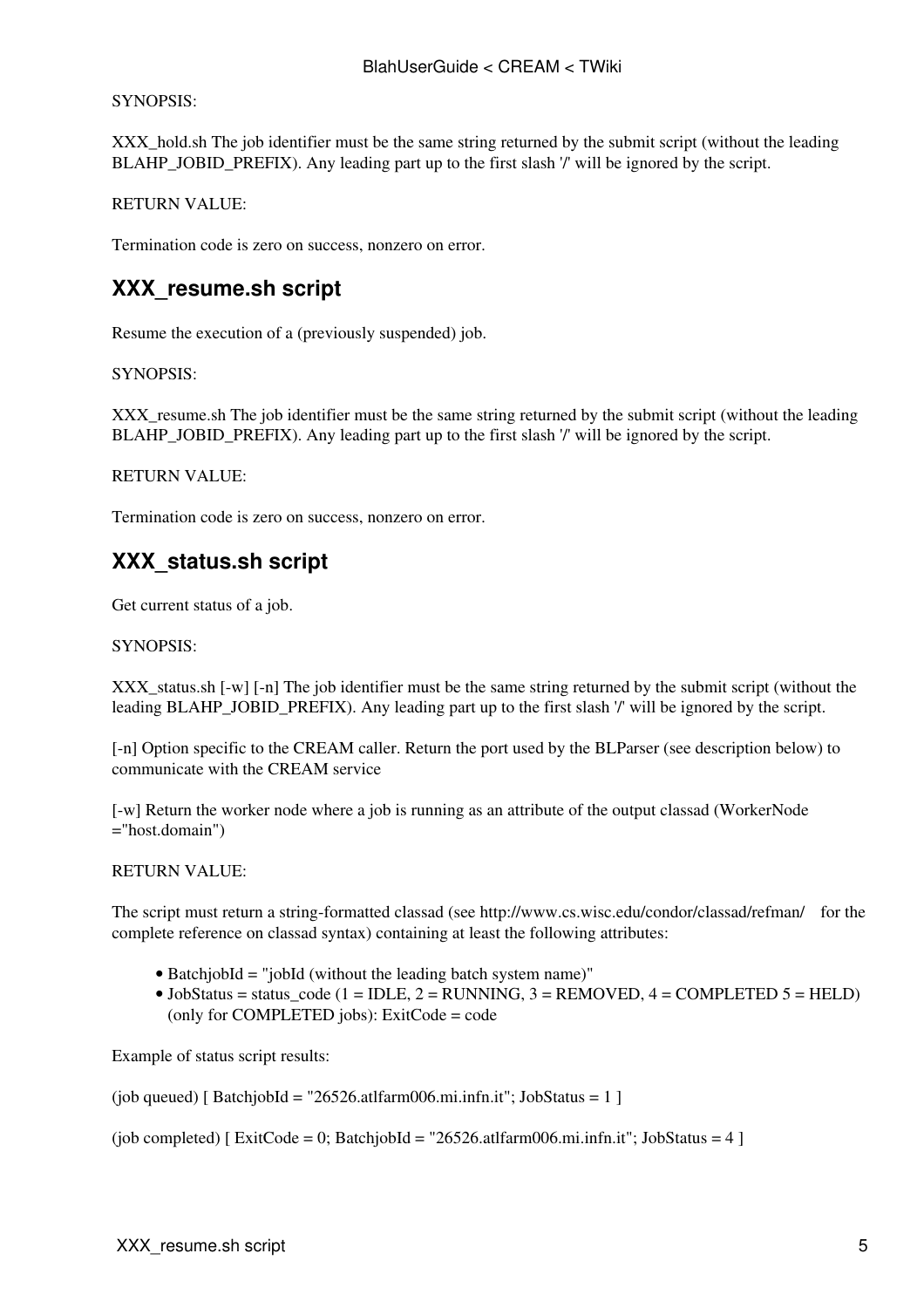## <span id="page-6-0"></span>**XXX\_cancel.sh script**

Remove a job from the batch system queue.

#### SYNOPSIS:

XXX cancel.sh The job identifier must be the same string returned by the submit script (without the leading BLAHP\_JOBID\_PREFIX). Any leading part up to the first slash '/' will be ignored by the script.

#### RETURN VALUE:

Termination code is zero on success, nonzero on error.

## <span id="page-6-1"></span>**BLAH forward requirements to the local batch system**

The user can set some requirements to be forwarded to the local batch system, by using the attribute 'CERequirements', as defined above, in the 'blah\_job\_submit' command. This can be achieved both with direct submission to the CREAM CE and with submission to the CE via the WMS, as explained in the following:

- direct submission to CREAM -> the attributes to be forwarded are specified in the .jdl 'CERequirements' attribute and are the ones of the [GlueSchema](https://wiki-igi.cnaf.infn.it/twiki/bin/edit/CREAM/GlueSchema?topicparent=CREAM.BlahUserGuide;nowysiwyg=0) in use
- submission to a CE via WMS -> the CERequirements attribute for 'blah\_job\_submit' is filled taking into account the value of the job JDL Requirements expression and what is specified as [CeForwardParameters](https://wiki-igi.cnaf.infn.it/twiki/bin/edit/CREAM/CeForwardParameters?topicparent=CREAM.BlahUserGuide;nowysiwyg=0) in the WMS conf file (workloadmanager section). Also in this case the parameters to be forwarded are chosen from the [GlueSchema](https://wiki-igi.cnaf.infn.it/twiki/bin/edit/CREAM/GlueSchema?topicparent=CREAM.BlahUserGuide;nowysiwyg=0) in use

## <span id="page-6-2"></span>**BLAH Commands syntax and semantics**

## <span id="page-6-3"></span>**BLAH Commands**

The following list of commands represents the set of commands required for interaction with the BLAHP server, interfacing to a given Local Resource Management system. This is based on the minimum set of commands used in the original GAHP (v1.0.0) specification removing commands that are specific to the operation of the GRAM protocol (INITIALIZE\_FROM\_FILE, GASS\_SERVER\_INIT, GRAM\_CALLBACK\_ALLOW, GRAM\_JOB\_CALLBACK\_REGISTER, GRAM\_PING). The

JOB\_SIGNAL command may be initially left unimplemented for some of the batch systems (and in that case will return an error -E- state and will not be returned by COMMANDS).

- BLAH\_JOB\_CANCEL
- BLAH\_JOB\_SIGNAL
- BLAH\_JOB\_HOLD
- BLAH\_JOB\_REFRESH\_PROXY
- BLAH\_JOB\_RESUME
- BLAH\_JOB\_STATUS
- BLAH\_JOB\_STATUS\_ALL
- BLAH\_JOB\_STATUS\_SELECT
- BLAH\_JOB\_SUBMIT
- BLAH\_SET\_GLEXEC\_DN
- BLAH\_SET\_GLEXEC\_OFF
- COMMANDS
- CACHE\_PROXY\_FROM\_FILE
- QUIT
- RESULTS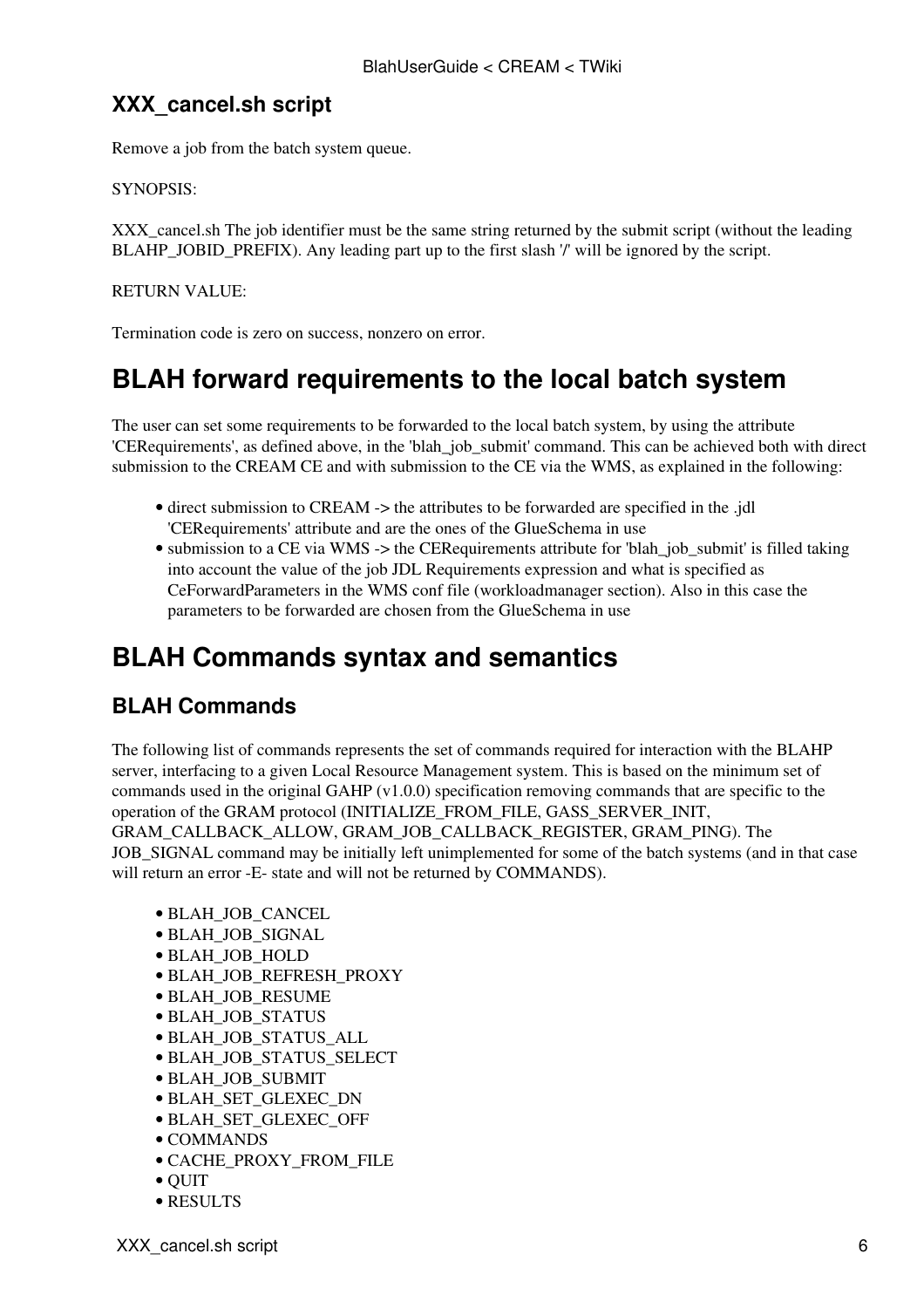- USE\_CACHED\_PROXY
- UNCACHE\_PROXY
- VERSION

Optionally, the following two commands may also be implemented:

- ASYNC\_MODE\_ON
- ASYNC\_MODE\_OFF

### <span id="page-7-0"></span>**BLAHP Commands structure**

#### <span id="page-7-1"></span>**Conventions and Terms used**

Below are definitions for the terms used in the sections to follow:

<CRLF>The characters carriage return and line feed (in that order), *or* solely the line feed character.

<SP>The space character.

**line** A sequence of ASCII characters ending with a  $\langle$ SP>

**Request Line** A request for action on the part of the BLAHP server.

**Return Line** A line immediately returned by the BLAHP server upon receiving a Request Line.

**Result Line** A line sent by the BLAHP server in response to a RESULTS request, which communicates the results of a previous asynchronous command Request.

**S:** and **R:** In the Example sections for the commands below, the prefix "S: " is used to signify what the client sends to the BLAHP server. The prefix "R: " is used to signify what the client receives from the BLAHP server. Note that the "S: " or "R: " should not actually be sent or received.

#### <span id="page-7-2"></span>**Commands structure**

BLAHP commands consist of three parts:

- Request Line
- Return Line
- Result Line

Each of these "Lines" consists of a variable length character string ending with the character sequence  $CRLE$ .

A Request Line is a request from the client for action on the part of the BLAHP server. Each Request Line consists of a command code followed by argument field(s). Command codes are a string of alphabetic characters. Upper and lower case alphabetic characters are to be treated identically with respect to command codes. Thus, any of the following may represent the blah\_job\_submit command: blah\_job\_submit Blah\_Job\_Submit blAh\_joB\_suBMit BLAH\_JOB\_SUBMIT In contrast, the argument fields of a Request Line are case sensitive.

The Return Line is always generated by the server as an immediate response to a Request Line. The first character of a Return Line will contain one the following characters: S - for Success F - for Failure E - for a syntax or parse Error Any Request Line which contains an unrecognized or unsupported command, or a command with an insufficient number of arguments, will generate an "E" response.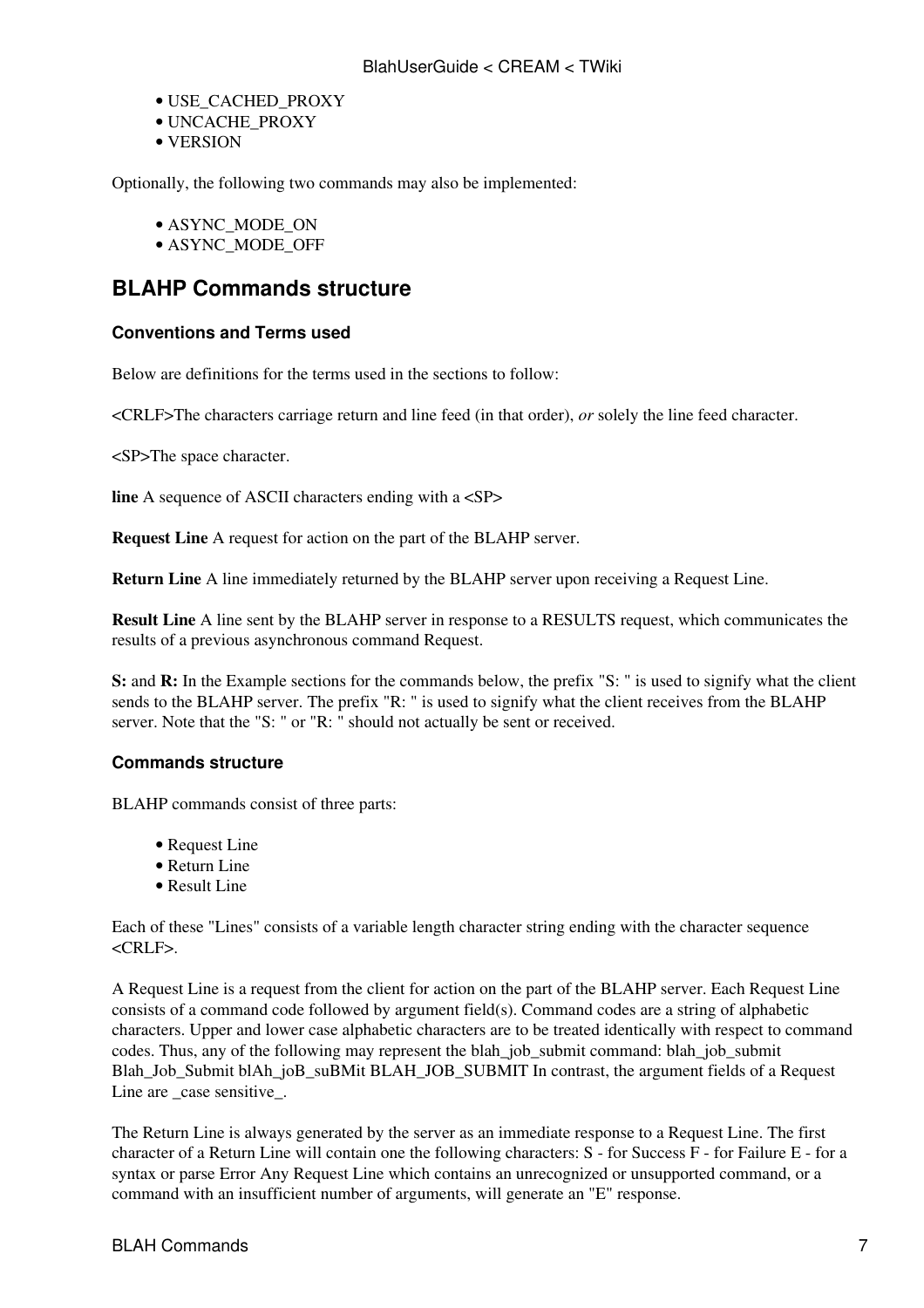The Result Line is used to support commands that would otherwise block. Any BLAHP command which may require the implementation to block on network communication require a "request id" as part of the Request Line. For such commands, the Result Line just communicates if the request has been successfully parsed and queued for service by the BLAHP server. At this point, the BLAHP server would typically dispatch a new thread to actually service the request. Once the request has completed, the dispatched thread should create a Result Line and enqueue it until the client issues a RESULT command.

#### <span id="page-8-0"></span>**Transparency**

Arguments on a particular Line (be it Request, Return, or Result) are typically separated by a <SP>. In the event that a string argument needs to contain a <SP> within the string itself, it may be escaped by placing a backslash ("\") in front of the <SP> character. Thus, the character sequence "\ " (no quotes) must not be treated as a separator between arguments, but instead as a space character within a string argument.

#### <span id="page-8-1"></span>**Sequence of Events**

Upon startup, the BLAHP server should output to stdout a banner string which is identical to the output from the VERSION command without the beginning "S " sequence (see example below). Next, the BLAHP server should wait for a complete Request Line from the client (e.g. stdin). The server is to take no action until a Request Line sequence is received.

#### Example:

```
R: $GahpVersion: x.y.z Feb 31 2004 INFN\ Blahpd $
  S: COMMANDS
 R: S COMMANDS BLAH_JOB_CANCEL BLAH_JOB_SIGNAL BLAH_JOB_STATUS BLAH_JOB_SUBMIT COMMANDS QUIT RES
   S: VERSION
  R: S $GahpVersion: x.y.z Feb 31 2004 INFN\ Blahpd $
               (other commands)
   S: QUIT
   R: S
```
## <span id="page-8-2"></span>**BLAH Commands syntax**

This section contains the syntax for the Request, Return, and Result line for each of the following commands:

- COMMANDS: List all the commands from this protocol specification which are implemented by this BLAHP server.
	- + Request Line: COMMANDS <CRLF>
	- + Return Line: S <SP> <SP> <SP> ... <CRLF>
	- + Result Line: None.
- VERSION: Return the version string for this BLAHP. The version string follows a specified format (see below). Ideally, the version entire version string, including the starting and ending dollar sign (\$) delimiters, should be a literal string in the text of the BLAHP server executable. This way, the Unix/RCS "ident" command can produce the version string. The version returned should correspond to the version of the protocol supported.
	- + Request Line: VERSION <CRLF>
	- + Return Line:
		- S <SP> \$GahpVesion: <SP> .. <SP> <build-month \_moz-userdefined=""> <SP> ♦  $\epsilon$ -build-day-of-month moz-userdefined="">  $\epsilon$ SP>  $\epsilon$ build-year moz-userdefined="">  $\epsilon$ SP> <general-descrip \_moz-userdefined=""> <SP>\$ <CRLF>
		- </general-descrip></build-year></build-day-of-month></build-month>
		- $\bullet$  major.minor.subminor = for this version of the protocol, use version 1.0.0. build-month = string with the month abbreviation when this BLAHP server was built or ♦
		- released. Permitted values are: "Jan", "Feb", "Mar", "Apr", "May", "Jun", "Jul", "Aug",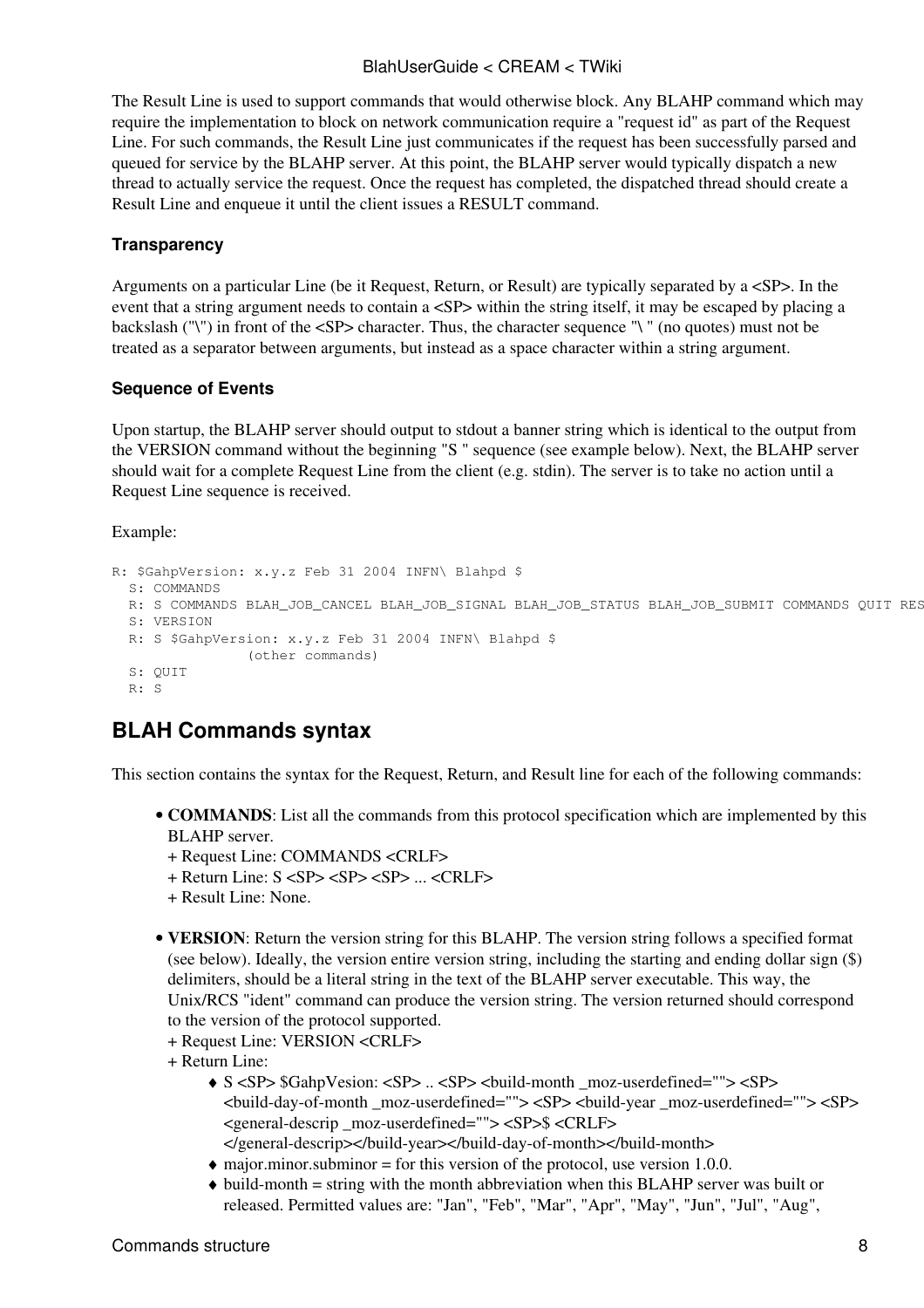"Sep", "Oct", "Nov", and "Dec".

- build-day-of-month = day of the month when BLAHP server was built or released; an integer ♦ between 1 and 31 inclusive.
- build-year = four digit integer specifying the year in which the BLAHP server was built or ♦ released.
- $\triangle$  general-descrip = a string identifying a particular BLAHP server implementation.

+ Result Line: None.

```
+ Example:
```
S: VERSION R: S \$GahpVersion: x.y.z Feb 31 2004 INFN\ Blahpd \$

**QUIT**: Free any/all system resources (close all sockets, etc) and terminate as quickly as possible. •

+ Request Line: QUIT <CRLF>

+ Return Line: S <CRLF>

Immediately afterwards, the command pipe should be closed and the BLAHP server should terminate. + Result Line: None.

• RESULTS: Display all of the Result Lines which have been queued since the last RESULTS command was issued. Upon success, the first return line specifies the number of subsequent Result Lines which will be displayed. Then each result line appears (one per line) -- each starts with the request ID which corresponds to the request ID supplied when the corresponding command was submitted. The exact format of the Result Line varies based upon which corresponding Request command was issued.

IMPORTANT: Result Lines must be displayed in the *exact order* in which they were queued!!! In other words, the Result Lines displayed must be sorted in the order by which they were placed into the BLAHP's result line queue, from earliest to most recent.

+ Request Line: RESULTS

+ Return Line(s): S <SP><num-of-subsequent-result-lines \_moz-userdefined=""> <CRLF> <SP> ... <CRLF> <SP> ... <CRLF>...

- \* reqid = integer Request ID, set to the value specified in the corresponding Request Line.
- + Result Line: None.
- + Example:

```
S: RESULTS
  R \cdot S 1
   R: 100 0
```

```
• • ASYNC_MODE_ON: Enable Asynchronous notification when the BLAHP server has
         results pending for a client. This is most useful for clients that do not want to periodically poll
         the BLAHP server with a RESULTS command. When asynchronous notification mode is
         active, the GAHP server will print out an 'R' (without the quotes) on column one when the
         'RESULTS' command would return one or more lines. The 'R' is printed only once between
         successive 'RESULTS' commands. The 'R' is also guaranteed to only appear in between
         atomic return lines; the 'R' will not interrupt another command's output.
        If there are already pending results when the asynchronous results available mode is
         activated, no indication of the presence of those results will be given. A GAHP server is
         permitted to only consider changes to it's result queue for additions after the
         ASYNC_MODE_ON command has successfully completed. GAHP clients should issue a
         'RESULTS' command immediately after enabling asynchronous notification, to ensure that
         any results that may have been added to the queue during the processing of the
         ASYNC_MODE_ON command are accounted for.
```

```
+ Request Line: ASYNC_MODE_ON <CRLF>
```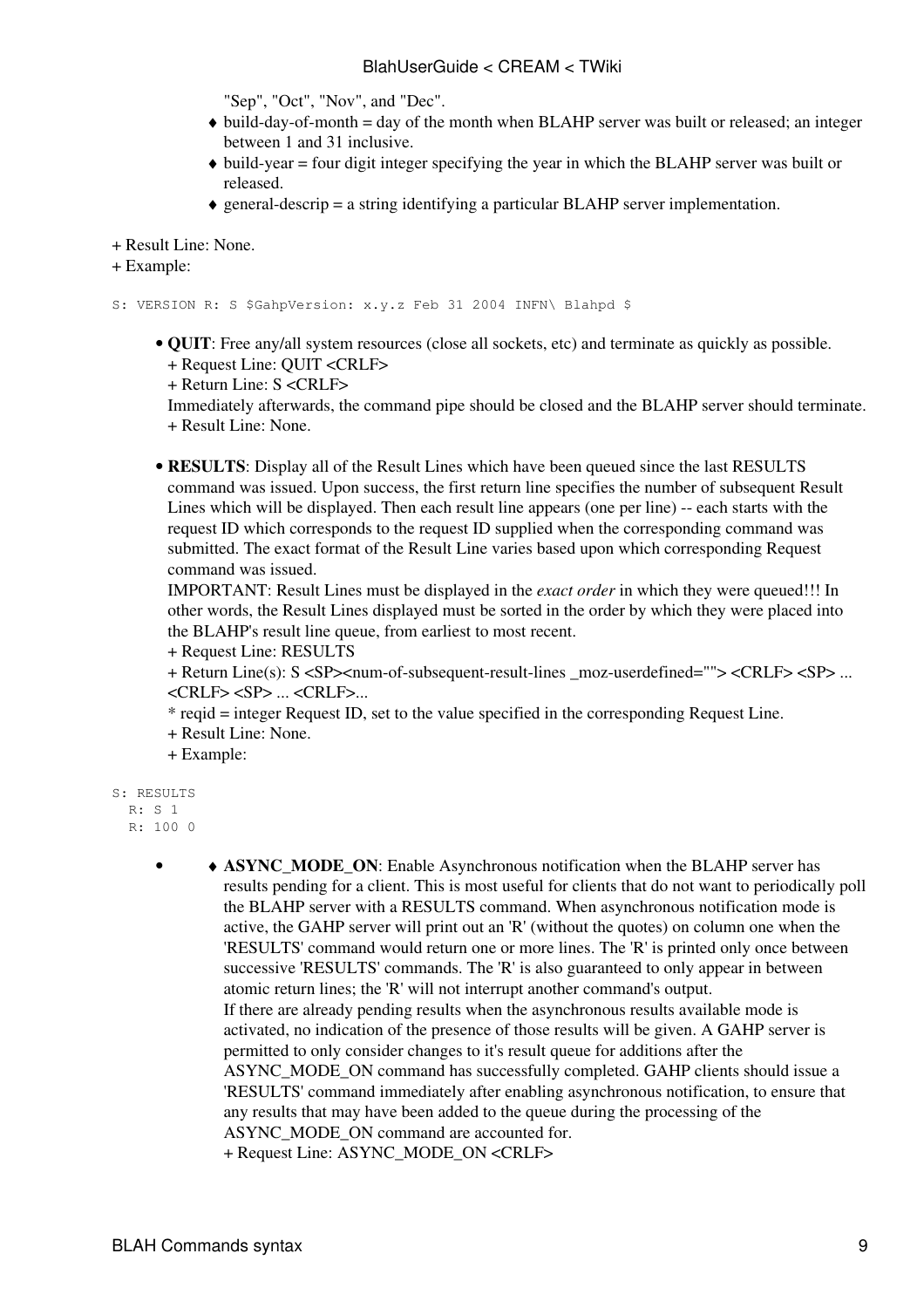+ Return Line: S <CRLF> Immediately afterwards, the client should be prepared to handle an R <CRLF>appearing in the output of the GAHP server.

+ Result Line: None.

+ Example:

```
 S: ASYNC_MODE_ON
 R: S
S: BLAH JOB CANCEL 00001 123.bbq.mi.infn.it
 R: S
 S: BLAH_JOB_CANCEL 00002 124.bbq.mi.infn.it
R^{\bullet} \alpha R: R
 S: RESULTS
 R: S 2
 R: 00001 0
 R: 00002 0 R: 00002 0 R: 00002 0 R: 00002 0 R: 00002 0 R: 00002 0 R: 00002 0 R: 00002 0 R: 00002 0 R: 00002 0 R: 00002 0 R: 00002 0 R: 00002 0 R: 00002 0 R: 00002 0 R: 00002 0
```
Note that you are NOT guaranteed that the 'R' will not appear between the dispatching of a command and the return line(s) of that command; the GAHP server only guarantees that the 'R' will not interrupt an in-progress return. The following is also a legal example:

```
S: ASYNC_MODE_ON
 R \cdot S S: BLAH_JOB_CANCEL 00001 123.bbq.mi.infn.it
  R: S
  S: BLAH_JOB_CANCEL 00002 124.bbq.mi.infn.it
  R: R
  R: S
  S: RESULTS
  R: S 2
  R: 00001 0
  R: 00002 0
```
• **ASYNC\_MODE\_OFF**: Disable asynchronous results-available notification. In this mode, the only way to discover available results is to poll with the RESULTS command. This mode is the default. Asynchronous mode can be enabled with the ASYNC\_MODE\_ON command. + Request Line: ASYNC\_MODE\_OFF <CRLF>

+ Return Line: S <CRLF> + Results Line: None

```
+ Example:
```
 S: ASYNC\_MODE\_OFF R: S

#### <span id="page-10-0"></span>**BLAH\_JOB\_SUBMIT**

Submit a job request to a specified queue (specified in the submit classad). This will cause the job to be submitted to the batch system.

+ Request Line: BLAH\_JOB\_SUBMIT <SP> <reqid> <SP> <submit classad> <CRLF>

- ♦ reqid = non-zero integer Request ID •
	- submit classad = valid submit description for the job, in string representation. See paragraph ♦ 3.0 for a description of the format. Here's a list of supported attributes with a brief description.

"Cmd"

Full path of the executable in the local filesystem

"Args"

List of individual arguments (no '/bin/sh' convention on argument separation, but separate arguments) for the executable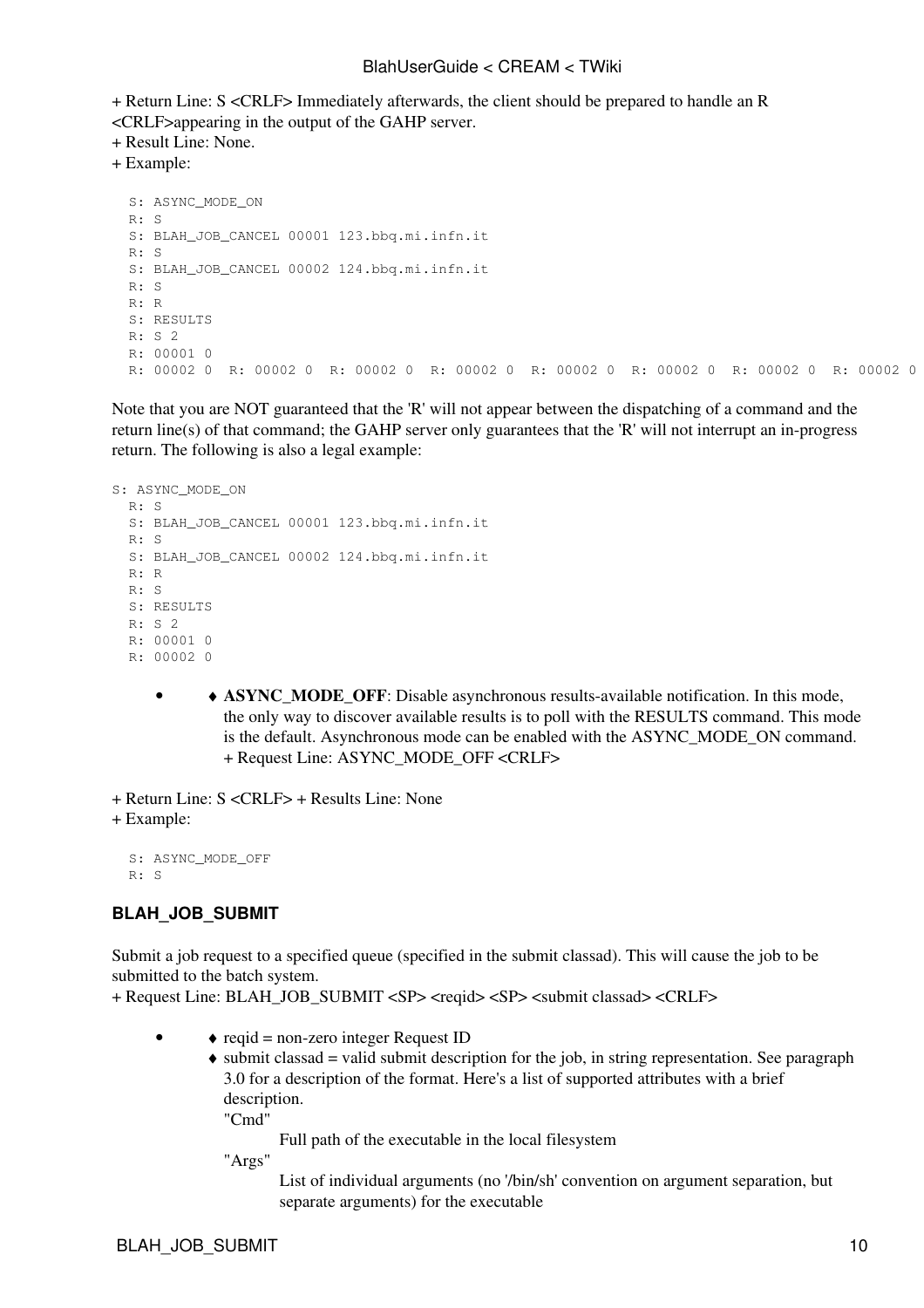"In"

Full path in the local filesystem where the standard input for the executable is found

"Out"

Full path in the local filesystem where the standard output of the executable will be stored (at job completion).

"Err"

Full path in the local filesystem where the standard error of the executable will be stored (at job completion).

"X509UserProxy"

Full path wherethe proxy certificate is stored.

"Env"

Semicolon-separated list of environment variables of the form:

<parameter> = <value>

"Stagecmd" :Sets if the executable of the job must be copied on the [WorkerNode](https://wiki-igi.cnaf.infn.it/twiki/bin/edit/CREAM/WorkerNode?topicparent=CREAM.BlahUserGuide;nowysiwyg=0) can be "TRUE" or "FALSE".

"Queue"

Queue in the local batch system where the job must be enqueued.

"Gridtype"

String indicating the underlying local batch system (currently "pbs" and "lsf" supported).

"uniquejobid"

unique name identifier for the final job to be submitted to the local batch system. "NodeNumber"

number of nodes to be reserved for an MPI job. It gets translated into the LRMS command qsub "-l nodes=" for pbs or into "-n " for lsf. For Condor this attribute is not supported, therefore it gets ignored.

"CERequirements"

string containing the requirements to be forwarded to the local batch system  $"TransferInput = file1.file2.file..."$ 

comma-delimited list of all the files to be transferred into the working directory for the job before the job is started. Only the transfer of files is available. The transfer of subdirectories is not supported.

"TransferOutput = file1,file2,file..."

an explicit list of output files to be transferred back from the temporary working directory on the execute machine to the submit machine (where BLAHPD is running). Only the standard output and standard error files, are transferred back by default if requested.

"TransferOutputRemaps = name1=newname1;name2=newname2;name=newname..." This attribute specifies the name (and optionally the complete path) to use when downloading output files from the completed job. **Note that the mappings are separated by semicolons**. Normally, output files are transferred back to the initial working directory with the same name they had in the execution directory. This gives you the option to save them with a different path or name. If you specify a relative path, the final path will be relative to the job's initial working directory (the directory specified in the 'Iwd' attribute, or, if this is missing, the current working directory of BLAHPD)

#### + Return Line:

<result> <CRLF>

• • • result = the character "S" (no quotes) for successful submission of the request (meaning that the request is now pending), or an "E" for error on the parse of the request or its arguments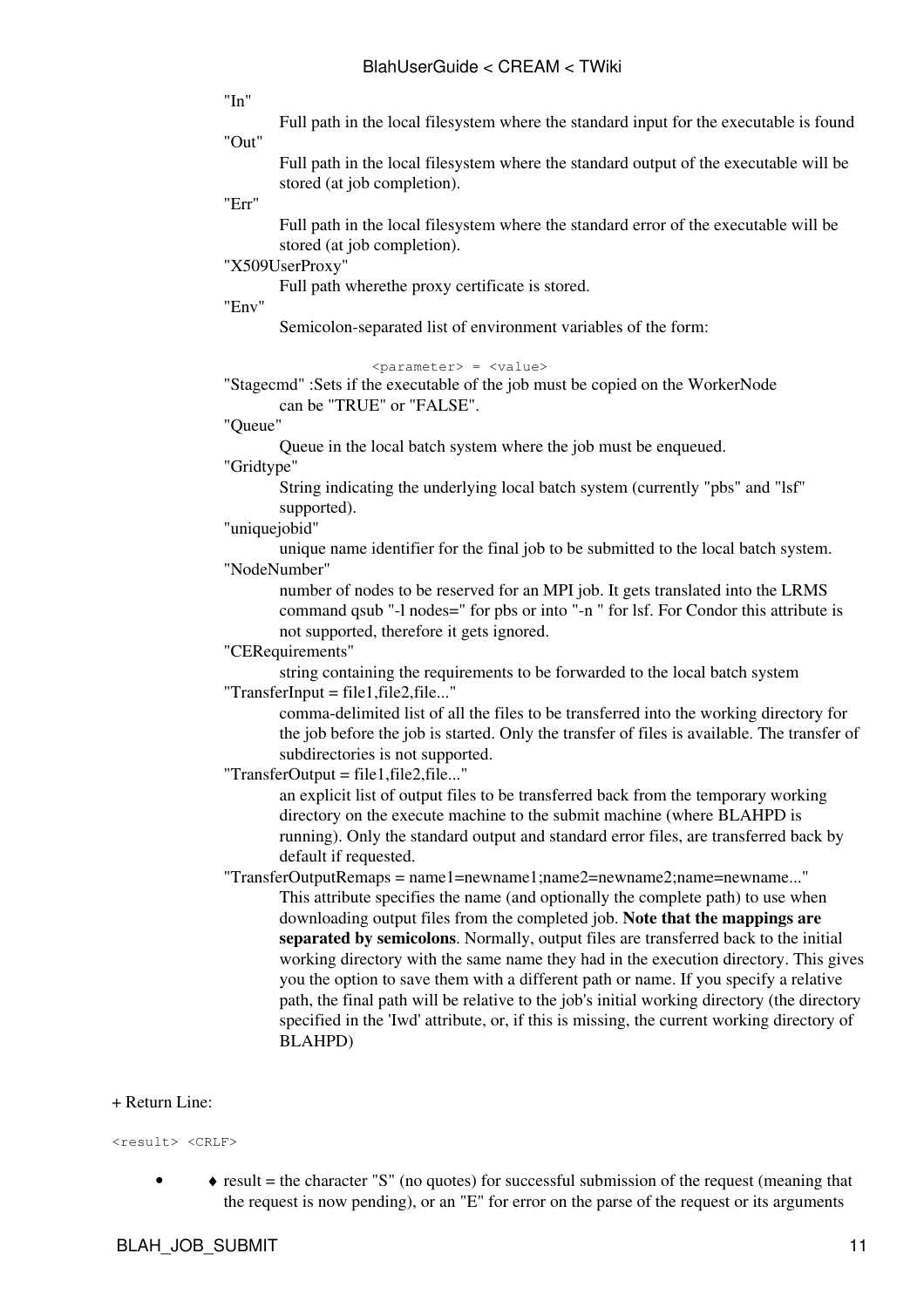(e.g. an unrecognized or unsupported command, or for missing or malformed arguments).

- + Result Lines: <reqid> <sp> <result-code> <sp> <error-string> <sp> <job\_local\_id> <crlf>
- ♦ reqid = integer Request ID, set to the value specified in the corresponding Request Line.
- $\triangle$  result-code = integer equal to 0 on success, or an error code
- $\triangle$  error-string = description of error
- job\_local\_id = on success, a string representing a unique identifier for the job. This identifier ♦ must not be bound to this BLAHP server, but instead must be allowed to be used in subsequent BLAHP server instantiations. For instance, the job\_local\_id must be implemented in such a fashion that the following sequence of events by the caller must be permissible:
	- $\Diamond$  a) issue a BLAH\_JOB\_SUBMIT command
	- $\Diamond$  b) read the job\_local\_id in the result line
	- $\Diamond$  c) store the job\_local\_id persistently

d) subsequently kill and restart the BLAHP server process \* e) issue a ◊ BLAH\_JOB\_CANCEL command, passing it the stored job\_local\_id value obtained in step (b). + Example:

```
S: BLAH_JOB_SUBMIT 2 [\ \ \text{Cmd} \ ] =\ "/usr/bin/test.sh"; \ Args\ =\ "'X=3:Y=2'";
   \sum_{n=1}^{\infty} =\ "VAR1=56568"; \ In\ =\ "/dev/null"; \ Out\ =\ "/home/StdOutput";
    \ Err\ =\ "/home/error";\ x509userproxy\ =\ "/home/123.proxy";\ Stagecmd
          \setminus =\ TRUE;\ Queue\ =\ "short";\ GridType\ =\ "pbs";\ ]'
 R: S
 S: RESULTS
 R: 2 0 No\ error pbs/20051012/2957
```
### <span id="page-12-0"></span>**BLAH\_JOB\_CANCEL**

•

This function removes an IDLE job request, or kill all processes associated with a RUNNING job, releasing any associated resources.

+ Request Line: BLAH\_JOB\_CANCEL <sp> <reqid> <sp> <job\_local\_id> <CRLF>

- $\triangle$  reqid = non-zero integer Request ID
	- job\_local\_id = job\_local\_id (as returned from BLAH\_JOB\_SUBMIT) of the job to be ♦ canceled.

+ Return Line: <result> <crlf>

- • result = the character "S" (no quotes) for successful submission of the request (meaning that the request is now pending), or an "E" for error on the parse of the request or its arguments (e.g. an unrecognized or unsupported command, or for missing or malformed arguments).
- + Result Line: <reqid> <sp> <result-code> <sp> <error-string> <CRLF>
	- ♦ reqid = integer Request ID, set to the value specified in the corresponding Request Line. •
		- $\triangle$  result-code = integer equal to 0 on success, or an error code
			- $\triangle$  error-string = description of error
				- + Example:

```
 S: BLAH_JOB_CANCEL 1 pbs/20051012/2957.grid001.mi.infn.it
 R: S
 R: R
 S: RESULTS
 R: S 1
 R: 1 0 No\ error
```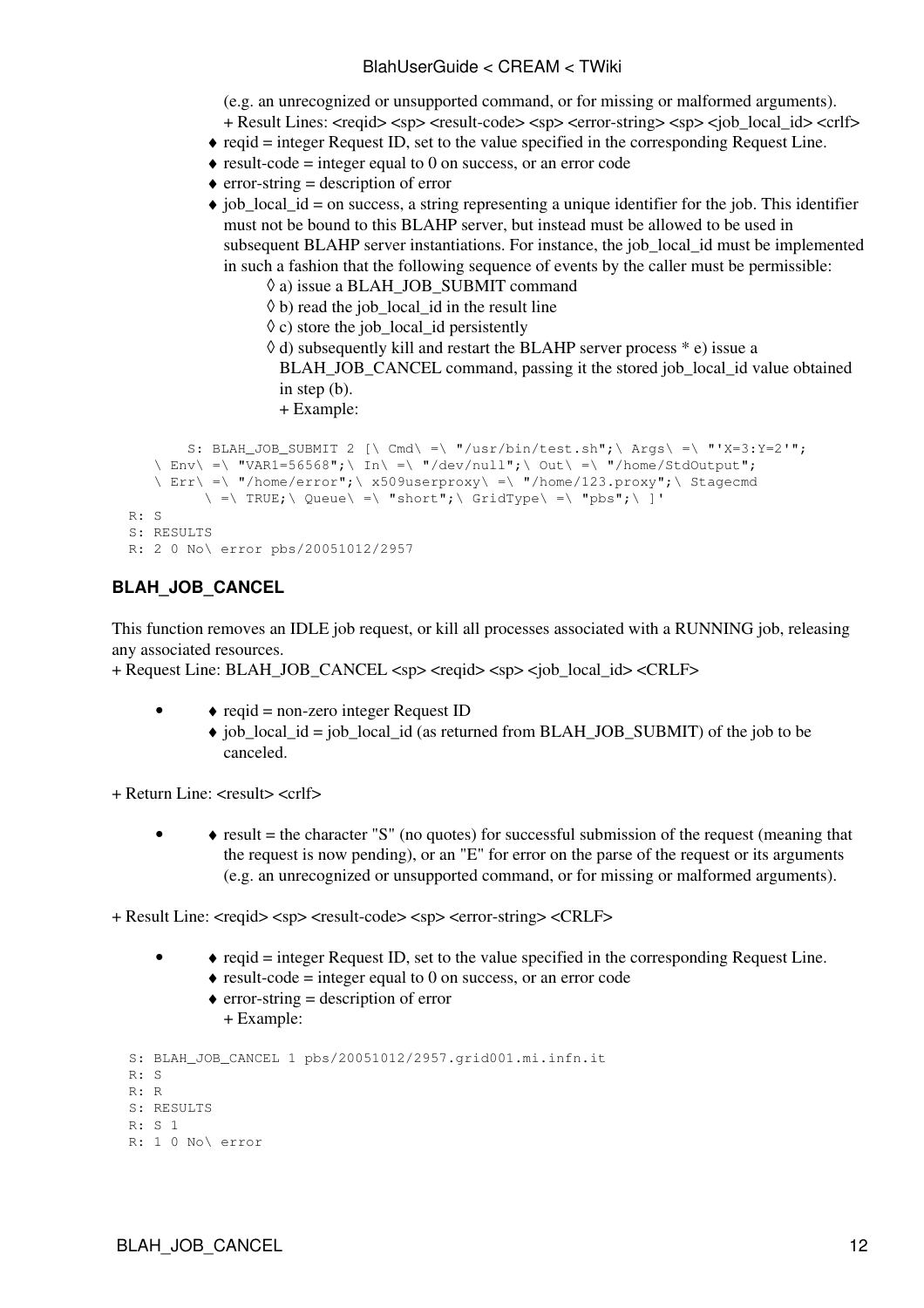#### <span id="page-13-0"></span>**BLAH\_JOB\_STATUS**

Query and report the current status of a submitted job. + Request Line: BLAH\_JOB\_STATUS <sp> <regid> <sp> <job\_local\_id> <CRLF>

- $\triangle$  reqid = non-zero integer Request ID •
	- job\_local\_id = job\_local\_id (as returned from BLAH\_JOB\_SUBMIT) of the job whose status ♦ is desired.

+ Return Line: <result> <CRLF>

• • • result = the character "S" (no quotes) for successful submission of the request (meaning that the request is now pending), or an "E" for error on the parse of the request or its arguments (e.g. an unrecognized or unsupported command, or for missing or malformed arguments).

+ Result Line: <reqid> <sp> <result-code> <sp> <error-string> <sp> <job\_status> <sp> <result-classad> <CRLF>

- $\triangle$  reqid = integer Request ID, set to the value specified in the corresponding Request Line. •
	- $\triangle$  result-code = integer equal to 0 on success, or an error code
	- $\triangle$  error-string = description of error
	- $\bullet$  job\_status = if the result\_code is 0 (success), then job\_status is set to an integer based upon the status of the job as follows:
		- $\Diamond$  1 IDLE (job is waiting on the batch system queue)
		- $\Diamond$  2 RUNNING (job is executing on a worker node)
		- ◊ 3 REMOVED (job was successfully cancelled)
		- ◊ 4 COMPLETED (job completed its execution on the batch system)
		- $\Diamond$  5 HELD (job execution is suspended; job is still in the batch system queue)
	- result-classad = Aggregate information about the job status. The classad format can vary with ♦ the local batch system. Typically, the following attributes are defined:

#### **[JobStatus](https://wiki-igi.cnaf.infn.it/twiki/bin/edit/CREAM/JobStatus?topicparent=CREAM.BlahUserGuide;nowysiwyg=0)**

job status - same codes as described above

[BatchjobId](https://wiki-igi.cnaf.infn.it/twiki/bin/edit/CREAM/BatchjobId?topicparent=CREAM.BlahUserGuide;nowysiwyg=0)

Job ID as known to the local batch system

#### [ExitCode](https://wiki-igi.cnaf.infn.it/twiki/bin/edit/CREAM/ExitCode?topicparent=CREAM.BlahUserGuide;nowysiwyg=0)

Termination code - only for finished jobs

[ExitReason](https://wiki-igi.cnaf.infn.it/twiki/bin/edit/CREAM/ExitReason?topicparent=CREAM.BlahUserGuide;nowysiwyg=0)

Exit reason, if available - only for finished jobs

#### [WorkerNode](https://wiki-igi.cnaf.infn.it/twiki/bin/edit/CREAM/WorkerNode?topicparent=CREAM.BlahUserGuide;nowysiwyg=0)

When available, FQDN of the worker node - only for running jobs Example:

```
S: BLAH JOB STATUS 1 pbs/20051012/2958.grid001.mi.infn.it
R \cdot S R: R
 S: RESULTS
 R: S 1
R: 1 \ 0 \ No\ Error 2 \  \lceil \cdot \right| BatchjobId\lceil \cdot \right| "2958.grid001.mi.infn.it";
    \setminus JobStatus\setminus =\ 2; \ WorkerNode\ =\ "\ grid001.mi.infn.it"\ ]
```
### <span id="page-13-1"></span>**BLAH\_JOB\_STATUS\_ALL**

This command is only available if the BLAH local job registry file is configured in the BLAH config file (job\_registry attribute) and supported by the active batch system. Query and report the current status of all jobs managed by the BLAH server.

#### BLAH\_JOB\_STATUS 13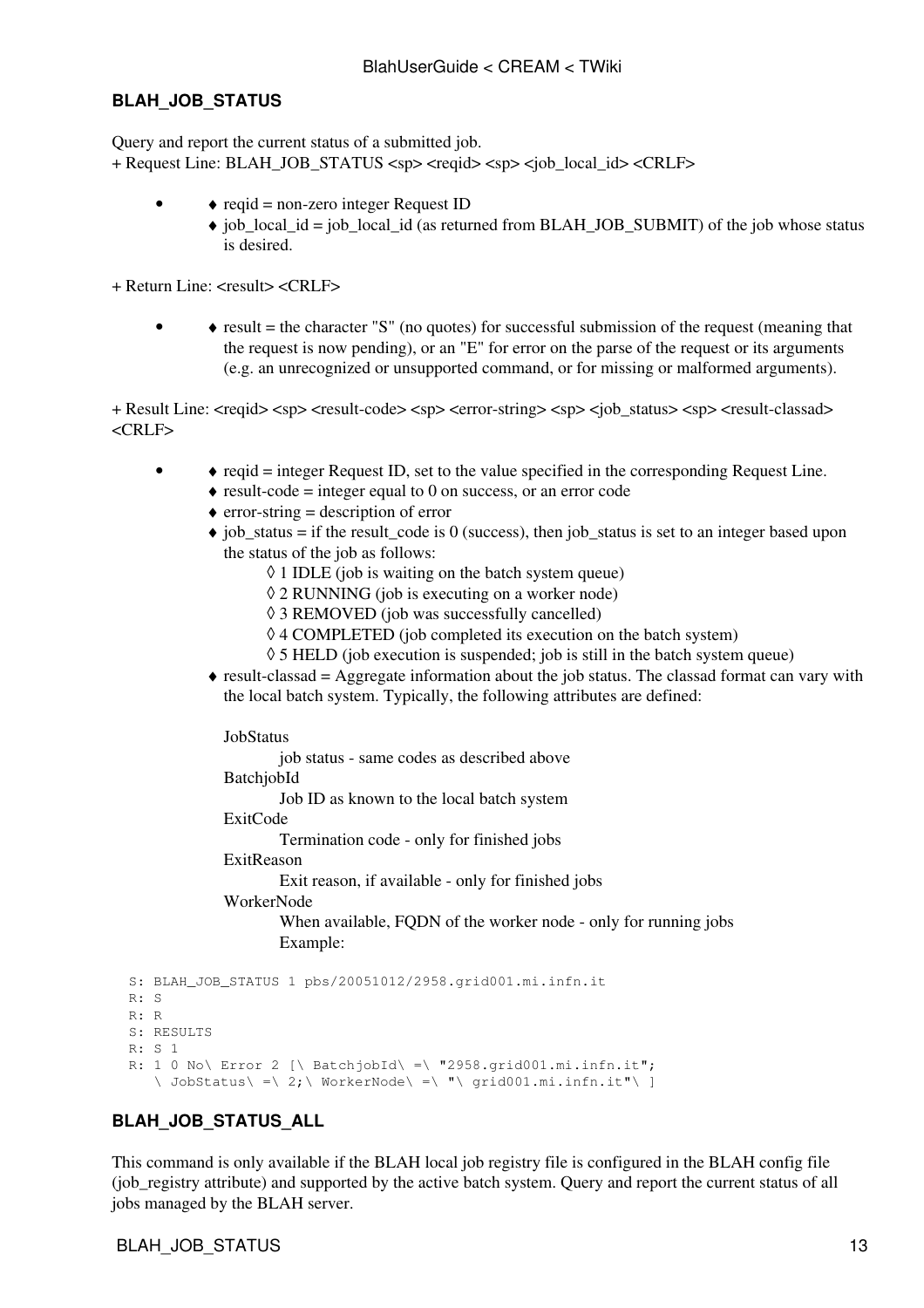+ Request Line: BLAH\_JOB\_STATUS\_ALL <sp> <reqid> <CRLF>

- $\triangle$  reqid = non-zero integer Request ID
- + Return Line: <result> <CRLF>
	- • result = the character "S" (no quotes) for successful submission of the request (meaning that the request is now pending), or an "E" for error on the parse of the request or its arguments (e.g. an unrecognized or unsupported command, or for missing or malformed arguments).

+ Result Line: <reqid> <sp> <result-code> <sp> <error-string> <sp> <result-classad> <CRLF>

- $\triangle$  reqid = integer Request ID, set to the value specified in the corresponding Request Line. •
	- $\triangle$  result-code = integer equal to 0 on success, or an error code
	- $\triangle$  error-string = description of error
	- result-classad = List of classads containing aggregate information about the job status. In ♦ addition to the attributes defined for the output of the BLAH\_JOB\_STATUS command, as the status info comes from a local cache, the following attributes may also be present:
		- [BlahJobId](https://wiki-igi.cnaf.infn.it/twiki/bin/edit/CREAM/BlahJobId?topicparent=CREAM.BlahUserGuide;nowysiwyg=0): Job ID as known to the BLAH layer. Typically a decorated form of ◊ [BatchJobId](https://wiki-igi.cnaf.infn.it/twiki/bin/edit/CREAM/BatchJobId?topicparent=CREAM.BlahUserGuide;nowysiwyg=0)
		- [CreateTime:](https://wiki-igi.cnaf.infn.it/twiki/bin/edit/CREAM/CreateTime?topicparent=CREAM.BlahUserGuide;nowysiwyg=0) Seconds since the Unix epoch at the time the first job info was inserted ◊ into the cache.
		- [ModifiedTime](https://wiki-igi.cnaf.infn.it/twiki/bin/edit/CREAM/ModifiedTime?topicparent=CREAM.BlahUserGuide;nowysiwyg=0): Seconds since the Unix epoch when the most recent modification of ◊ the job info occurred.

#### <span id="page-14-0"></span>**BLAH\_JOB\_STATUS\_SELECT**

This command is only available if the BLAH local job registry file is configured in the BLAH config file (job\_registry attribute) and supported by the active batch system. Query and report the current status of all jobs managed by the BLAH server.

+ Request Line: BLAH\_JOB\_STATUS\_SELECT <sp> <reqid> <sp> <selection expression> <CRLF>

- $\triangle$  reqid = non-zero integer Request ID •
	- selection expression = Classad expression defining select requirements on the returned job ♦ ads  $(e.g.: JobStatus == 2)$  $(e.g.: JobStatus == 2)$  $(e.g.: JobStatus == 2)$ .
- + Return Line: <result> <crlf>
	- • result = the character "S" (no quotes) for successful submission of the request (meaning that the request is now pending), or an "E" for error on the parse of the request or its arguments (e.g. an unrecognized or unsupported command, or for missing or malformed arguments).

+ Result Line: <reqid> <sp> <result-code> <sp> <error-string> <sp> <result-classad> <CRLF>

- ♦ reqid = integer Request ID, set to the value specified in the corresponding Request Line. •
	- $\triangle$  result-code = integer equal to 0 on success, or an error code
	- $\triangle$  error-string = description of error
	- result-classad = List of classads containing aggregate information about the status of the jobs ♦ that satisfy the selection requirement. The format is the same as for the BLAH\_JOB\_STATUS\_ALL command.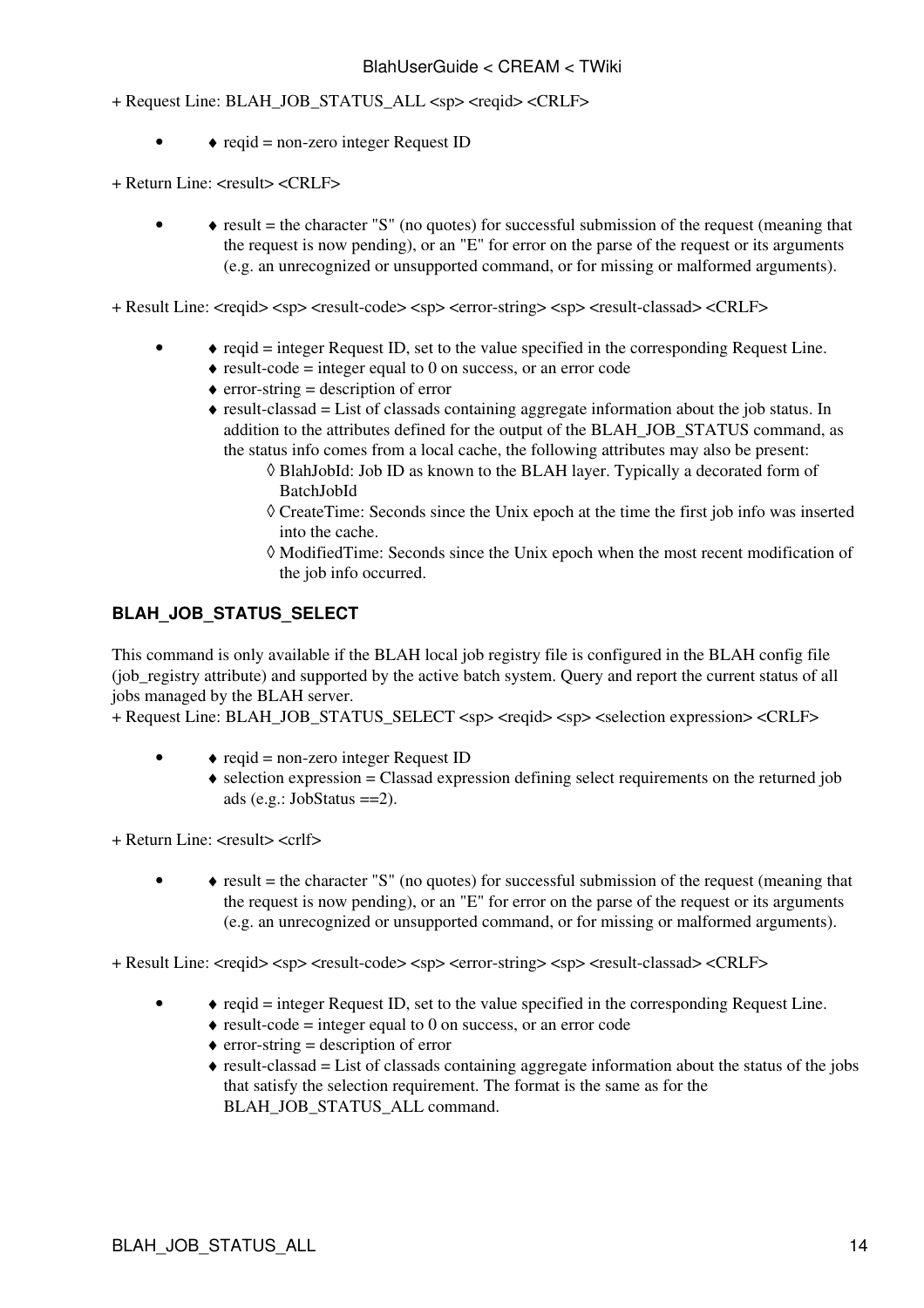#### <span id="page-15-0"></span>**BLAH\_JOB\_SIGNAL**

Send a signal (if possible) to a specified job. This has to be in the RUNNING status. + Request Line: BLAH\_JOB\_SIGNAL <sp> <reqid> <sp> <sp> <job\_local\_id> <sp> <signal> <CRLF>

- $\triangle$  reqid = non-zero integer Request ID •
	- job\_local\_id = job\_local\_id (as returned from BLAH\_JOB\_SUBMIT) of the job whose status ♦ is desired.
	- $\triangleleft$  signal = an integer with the signal to send

+ Return Line:<result> <CRLF>

•  $\rightarrow$  result = the character "S" (no quotes) for successful submission of the request (meaning that the request is now pending), or an "E" for error on the parse of the request or its arguments (e.g. an unrecognized or unsupported command, or for missing or malformed arguments).

+ Result Line: <reqid> <sp> <result-code> <sp> <error-string> <sp> <job\_status> <CRLF>

- $\triangle$  reqid = integer Request ID, set to the value specified in the corresponding Request Line. •
	- $\triangle$  result-code = integer equal to 0 on success, or an error code
	- $\triangle$  error-string = description of error
	- $\bullet$  job\_status = if the result\_code is 0 (success), then job\_status is set to an integer based upon the status of the job as follows (compare above):
		- ◊ 1.IDLE
		- ◊ 2. RUNNING
		- ◊ 3. REMOVED
		- ◊ 4. COMPLETED
		- ◊ 5. HELD

#### <span id="page-15-1"></span>**BLAH\_JOB\_REFRESH\_PROXY**

Renew the proxy of an already submitted job. The job has to be in IDLE, RUNNING or HELD status. + Request Line: BLAH\_JOB\_REFRESH\_PROXY <sp> <requid> <sp> <job\_local\_id> <sp> <proxy\_file> <CRLF>

- $\triangle$  reqid = non-zero integer Request ID •
	- job\_local\_id = job\_local\_id (as returned from BLAH\_JOB\_SUBMIT) of the job whose proxy ♦ has to be renewed.
		- $\triangle$  proxy file = path to the fresh proxy file.

+ Return Line: <result> <CRLF>

•

- result = the character "S" (no quotes) for successful submission of the request (meaning that ♦ the request is now pending), or an "E" for error on the parse of the request or its arguments (e.g. an unrecognized or unsupported command, or for missing or malformed arguments). + Result Line: <reqid> <sp> <result-code> <sp> <error-string> <crlf>
	- $\bullet$  reqid = integer Request ID, set to the value specified in the corresponding Request Line.
	- $\triangle$  result-code = integer equal to 0 on success, or an error code
	- $\triangle$  error-string = description of error
	- Example:

```
 S: BLAH_JOB_REFRESH 1 123.proxy
 R: S
 R: R
 S: RESULTS
 R: S 1
```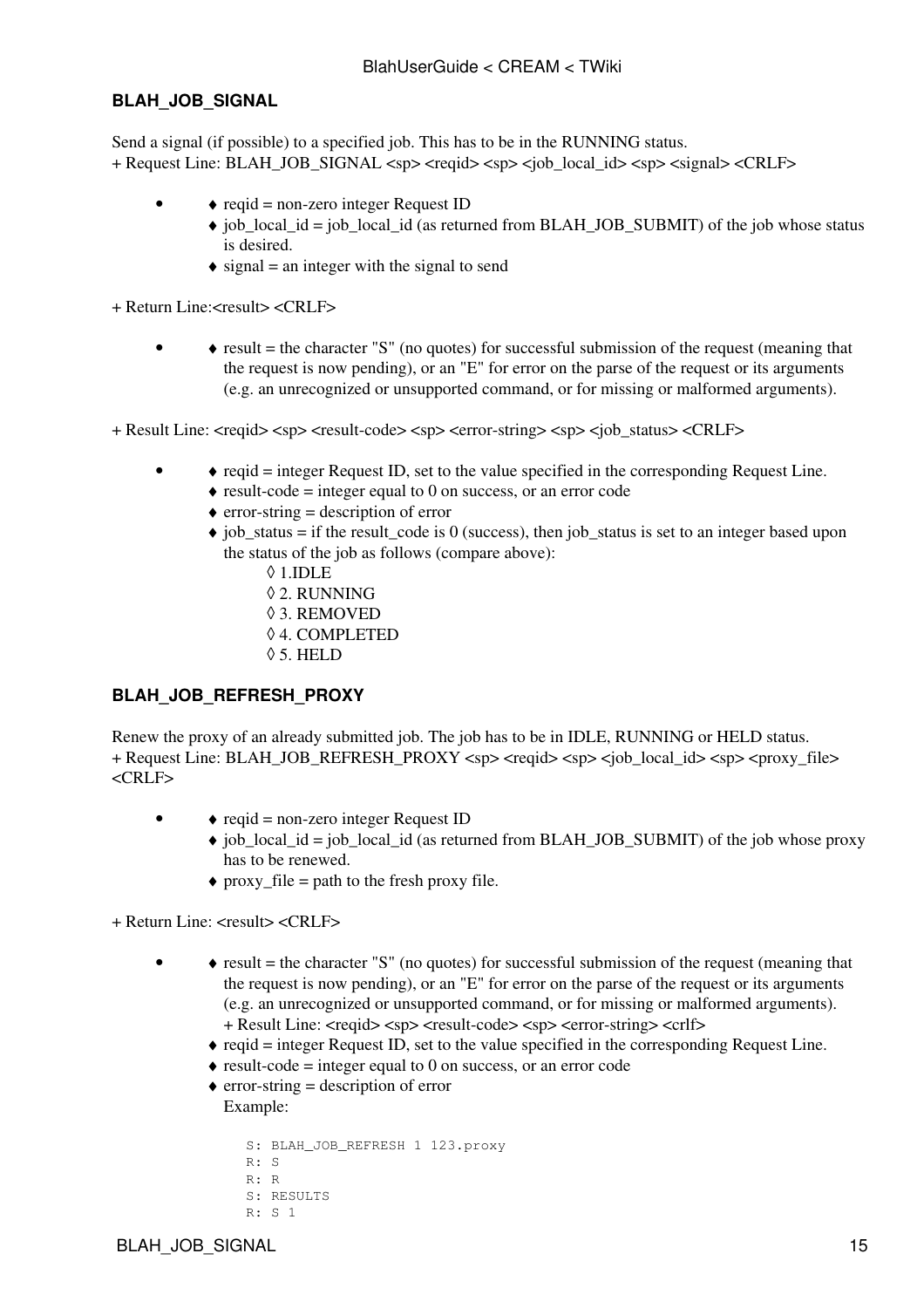R: 1 0 No\ Error

#### <span id="page-16-0"></span>**BLAH\_JOB\_HOLD**

This function always puts an IDLE job request in a HELD status. If the job is already running RUNNING it can be HELD too, depending whether the underlying batch system supports this feature. + Request Line: BLAH\_JOB\_HOLD <sp> <reqid> <sp> <job\_local\_id> <crlf>

- ♦ reqid = non-zero integer Request ID •
	- job\_local\_id = job\_local\_id (as returned from BLAH\_JOB\_SUBMIT) of the job to be ♦ canceled.

+ Return Line: <result> <crlf> result = the character "S" (no quotes) for successful submission of the request (meaning that the request is now pending), or an "E" for error on the parse of the request or its arguments (e.g. an unrecognized or unsupported command, or for missing or malformed arguments). + Result Line: <reqid> <sp> <result-code> <sp> <error-string> <crlf>

- ♦ reqid = integer Request ID, set to the value specified in the corresponding Request Line. •
	- $\triangle$  result-code = integer equal to 0 on success, or an error code
	- $\triangle$  error-string = description of error

```
+ Example:
```

```
 S: BLAH_JOB_HOLD 1 pbs/20051012/2957.grid001.mi.infn.it
 R: S
 R: R
 S: RESULTS
 R: S 1
 R: 1 0 No\ error
```
#### <span id="page-16-1"></span>**BLAH\_JOB\_RESUME**

This function puts an HELD job request in the status it was before the holding action. + Request Line: BLAH\_JOB\_RESUME <sp> <reqid> <sp> <sp> <job\_local\_id> <crlf>

- ♦ reqid = non-zero integer Request ID •
	- job\_local\_id = job\_local\_id (as returned from BLAH\_JOB\_SUBMIT) of the job to be ♦ canceled.

+ Return Line: <result> <crlf>

•  $\rightarrow$  result = the character "S" (no quotes) for successful submission of the request (meaning that the request is now pending), or an "E" for error on the parse of the request or its arguments (e.g. an unrecognized or unsupported command, or for missing or malformed arguments).

+ Result Line: <reqid> <sp> <result-code> <sp> <error-string> <crlf>

- $\bullet$  reqid = integer Request ID, set to the value specified in the corresponding Request Line. •
	- $\triangle$  result-code = integer equal to 0 on success, or an error code
	- $\triangle$  error-string = description of error + Example:

```
S: BLAH_JOB_RESUME 1 pbs/20051012/2957.grid001.mi.infn.it
 R: S
 R: R
 S: RESULTS
R \cdot S 1
 R: 1 0 No\ error
```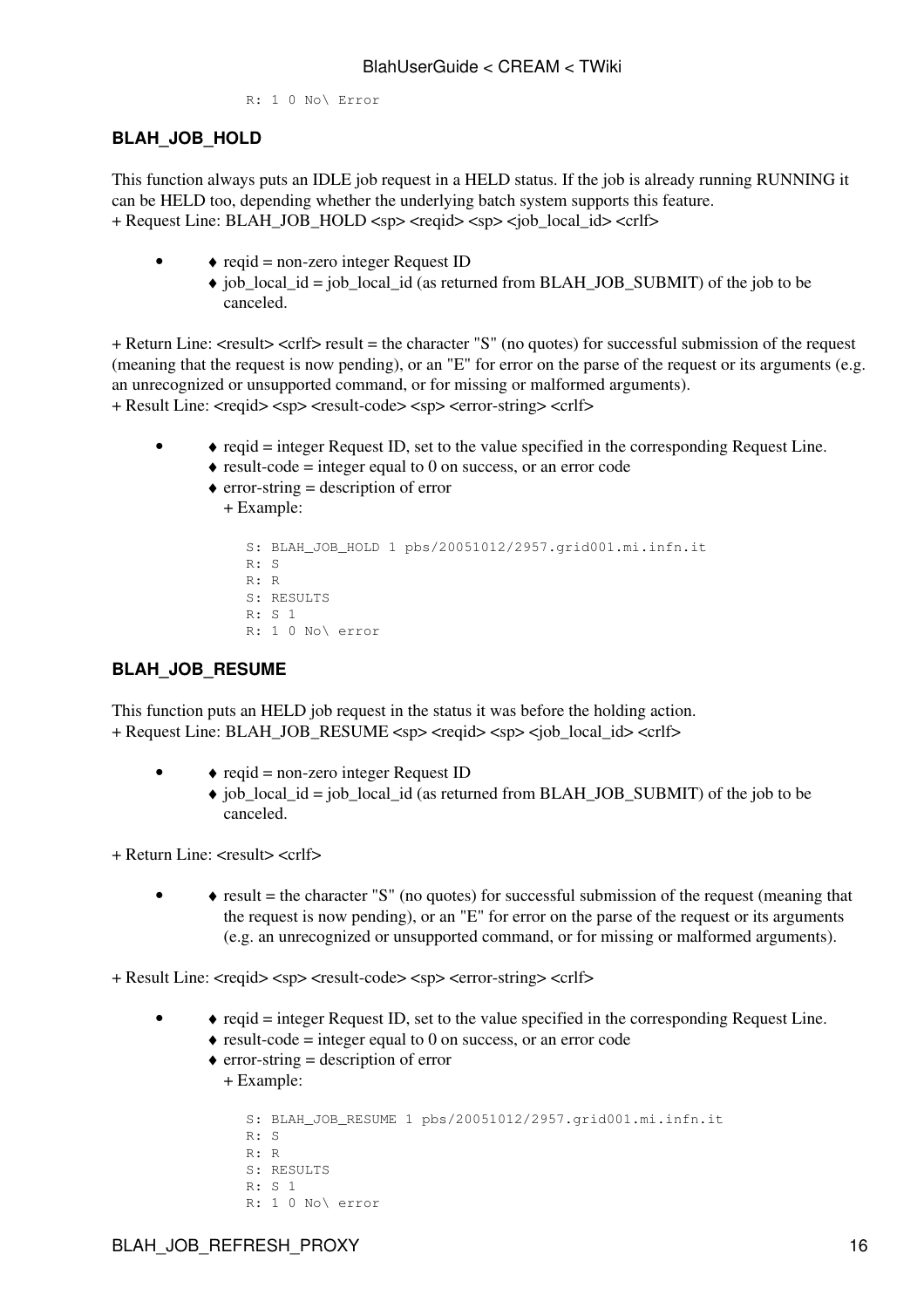#### <span id="page-17-0"></span>**BLAH\_SET\_GLEXEC\_DN**

This function enables local user mapping via GLEXEC for all subsequent actions. The call is synchronous and the effect is immediate.

+ Request Line: BLAH\_SET\_GLEXEC\_DN <sp> <user\_proxy> <sp> <ssl\_client\_certificate> <sp> <not\_limited> <crlf>

- $\bullet$  user\_proxy Path to a valid GSI proxy file. This will be optionally (when not\_limited == 0) turned into a limited (delegated) proxy and be made available via GLEXEC to the user job. (The delegated proxy path is set in the GLEXEC\_SOURCE\_PROXY enviroment variable prior to the GLEXEC call). •
	- ssl\_client\_certificate Path to a valid GSI proxy file. Can be the same as user\_proxy. This is ♦ the client certificate that is used for access to GLEXEC and local user mapping (it is set in the GLEXEC\_CLIENT\_CERT environment variable prior to the GLEXEC call).
	- not\_limited If this argument is set to a numeric value not equal to zero, the supplied proxy ♦ will not be limited (delegated).

+ Return Line:

One of the following:  $S \leq sp$  < action description  $\leq$   $\leq$  relfs - in case of success  $F \leq$   $\leq$  relfs - in case of failure + Result Line: None.

+ Example:

```
 S: BLAH_SET_GLEXEC_DN /path/test.proxy /path/test.proxy 0
 R: S Glexec\ mode\ on
```
### <span id="page-17-1"></span>**BLAH\_SET\_GLEXEC\_OFF**

This command unconditionally disables user mapping via GLEXEC for all subsequent actions. The call is synchronous and the effect is immediate.

+ Request Line: BLAH\_SET\_GLEXEC\_OFF <crlf>

 $\bullet$  reqid = integer Request ID, set to the value specified in the corresponding Request Line.

+ Return Line: One of the following: S <sp> <action-description> <crlf> - in case of success F <crlf> - in case of failure

+ Result Line: None.

+ Example:

```
S: BLAH_SET_GLEXEC_OFF
   R: S Glexec\ mode\ off
```
### <span id="page-17-2"></span>**CACHE\_PROXY\_FROM\_FILE**

This command is only available if enable\_glexec\_from\_condor is set to 'yes' in the BLAHPD config file. Read a GSI proxy from a specified file, and store it under the specified symbolic name.

Unlike other GAHPs, and because this function is only used to trigger GLEXEC access which requires access to a proxy file, BLAH does not read and cache the proxy contents but only the file name. Changes to the file will affect the use of the stored proxy. The proxy name caching is lost when the BLAHP server terminates. The intent of this command is to allow the BLAHP server to capture and use different proxy files for different jobs.

Other commands (e.g. by USE\_CACHED\_PROXY) may later be reference the given cached proxy file by its symbolic name. USE\_CACHED\_PROXY has the side effect of enabling GLEXEC.

+ Request Line:CACHE\_PROXY\_FROM\_FILE <sp> <id> <sp> <path-to-local-proxy-file> <crlf>

 $\triangleleft$  <id > = a symbolic name which will be used to reference the given proxy.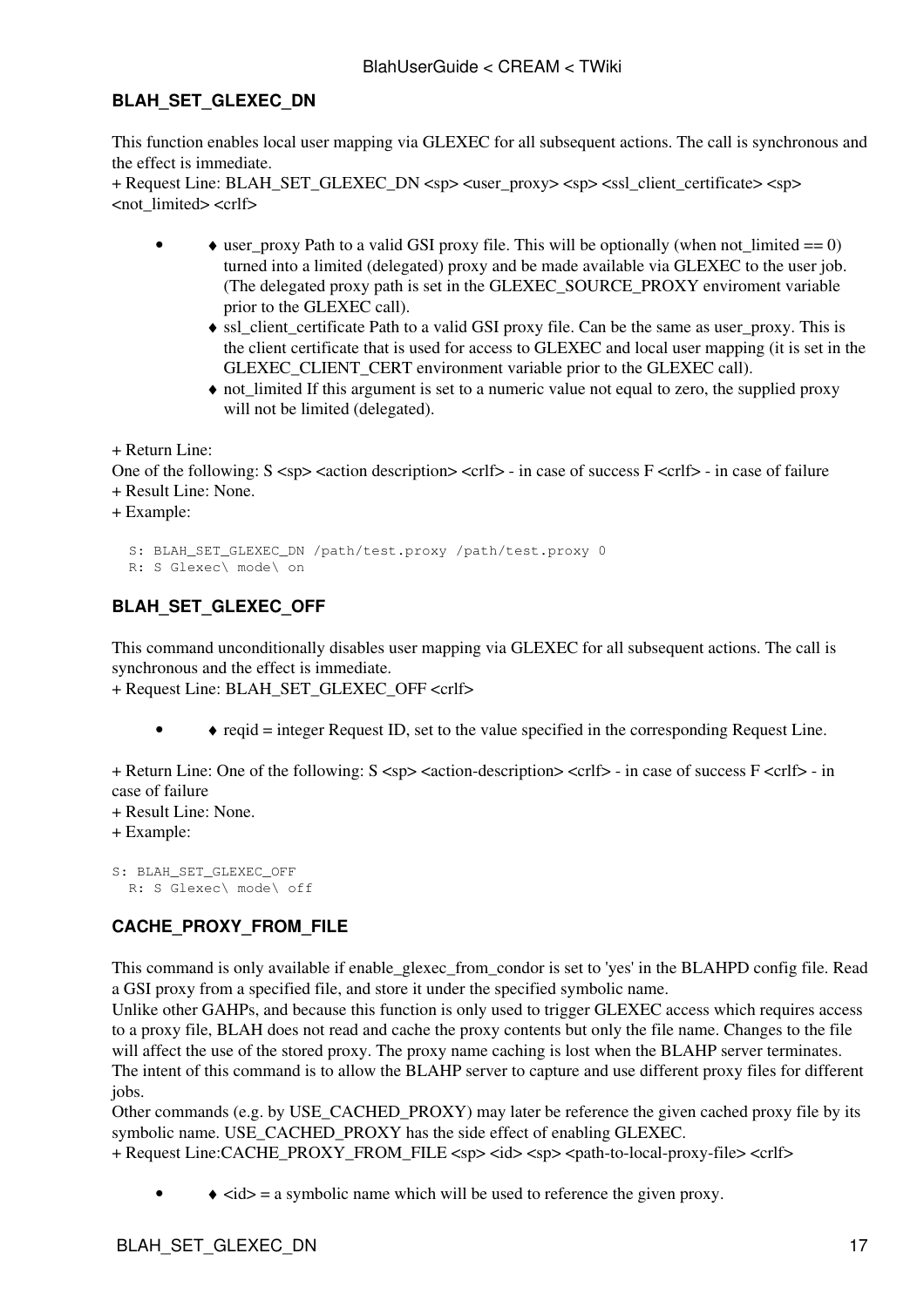- <path-to-local-proxy-file> = a fully-qualified pathname to a file local to the BLAHP server ♦ which contains a valid GSI proxied certificate.
	- + Return Line: One of the following:
	- $S \leq sp$  < action-description > <crlf&gtl;

F <sp> <error-string> <crlf>Upon success, use the "S" version; if not recognized, use the "F" version.

error-string = brief string description of the error, appropriate for reporting to a human ♦ end-user.

+ Result Line:None.

+ Example:

```
 S: CACHE_PROXY_FROM_FILE 1 /path/test.proxy
```

```
 R: S Proxy\ cached
```
### <span id="page-18-0"></span>**USE\_CACHED\_PROXY**

This command is only available if enable\_glexec\_from\_condor is set to 'yes' in the BLAHPD config file. Sets the proxy previously cached under the specified name, as the "active" proxy. Enable user mapping via GLEXEC for all subsequent actions. The active proxy will be used for GLEXEC user mapping, it will remain active until it is changed via the next invocation of USE\_CACHED\_PROXY.

The proxy must have been previously cached (under the specified name) using

CACHE\_PROXY\_FROM\_FILE command.

This command allows the BLAHP server to simultaneously act on behalf of two or more jobs that require + Request Line: USE\_CACHED\_PROXY <sp> <id> <crlf>  $\langle$  <id> = the symbolic name of the proxy to use

+ Return Line: One of the following:

S <sp> <action-description> <crlf> F <sp> <error-string> <crlf> Upon success, use the "S" version; if not recognized, use the "F" version.

- error-string = brief string description of the error, appropriate for reporting to a human ♦ end-user.
	- + Result Line: None.
	- + Example:

```
 S: USE_CACHED_PROXY 1 
R: S Glexec\ proxy\ set\ to\ /path/test.proxy\ (dir\ IWGRP\ bit\ already\ on)
```
## <span id="page-18-1"></span>**BLParser**

To obtain efficient access and prompt update to the current status of BLAH active jobs, a 'log parser' daemon was developed for LSF and PBS. The submit and status scripts can make optional use of the batch log parser to increase their efficiency.

Here's a description of the semantics of the batch log parser (BLParser).

The BLParser listens on a network socket and replies to a set of mandatory and a set of optional queries (optional queries can be used for info and debug).

Here is the list of mandatory queries and their replies:

- BLAHJOB/<blahjob-id> <lrms-jobid>

- <date-yyyymmdd>/<lrms-jobid> a classad like this: [BatchJobId=<lrms-jobid> Workernode=<workernode> [JobStatus](https://wiki-igi.cnaf.infn.it/twiki/bin/edit/CREAM/JobStatus?topicparent=CREAM.BlahUserGuide;nowysiwyg=0) =<jobstatus> [LRMSSubmissionTime](https://wiki-igi.cnaf.infn.it/twiki/bin/edit/CREAM/LRMSSubmissionTime?topicparent=CREAM.BlahUserGuide;nowysiwyg=0) =<submission time> [LRMSStartRunningTime](https://wiki-igi.cnaf.infn.it/twiki/bin/edit/CREAM/LRMSStartRunningTime?topicparent=CREAM.BlahUserGuide;nowysiwyg=0) =<start time> [LRMSCompletedTime](https://wiki-igi.cnaf.infn.it/twiki/bin/edit/CREAM/LRMSCompletedTime?topicparent=CREAM.BlahUserGuide;nowysiwyg=0) =<finish time=> [ExitReason](https://wiki-igi.cnaf.infn.it/twiki/bin/edit/CREAM/ExitReason?topicparent=CREAM.BlahUserGuide;nowysiwyg=0) =<exitreason> [ExitCode](https://wiki-igi.cnaf.infn.it/twiki/bin/edit/CREAM/ExitCode?topicparent=CREAM.BlahUserGuide;nowysiwyg=0) =<exit code=> $1/pr$  removal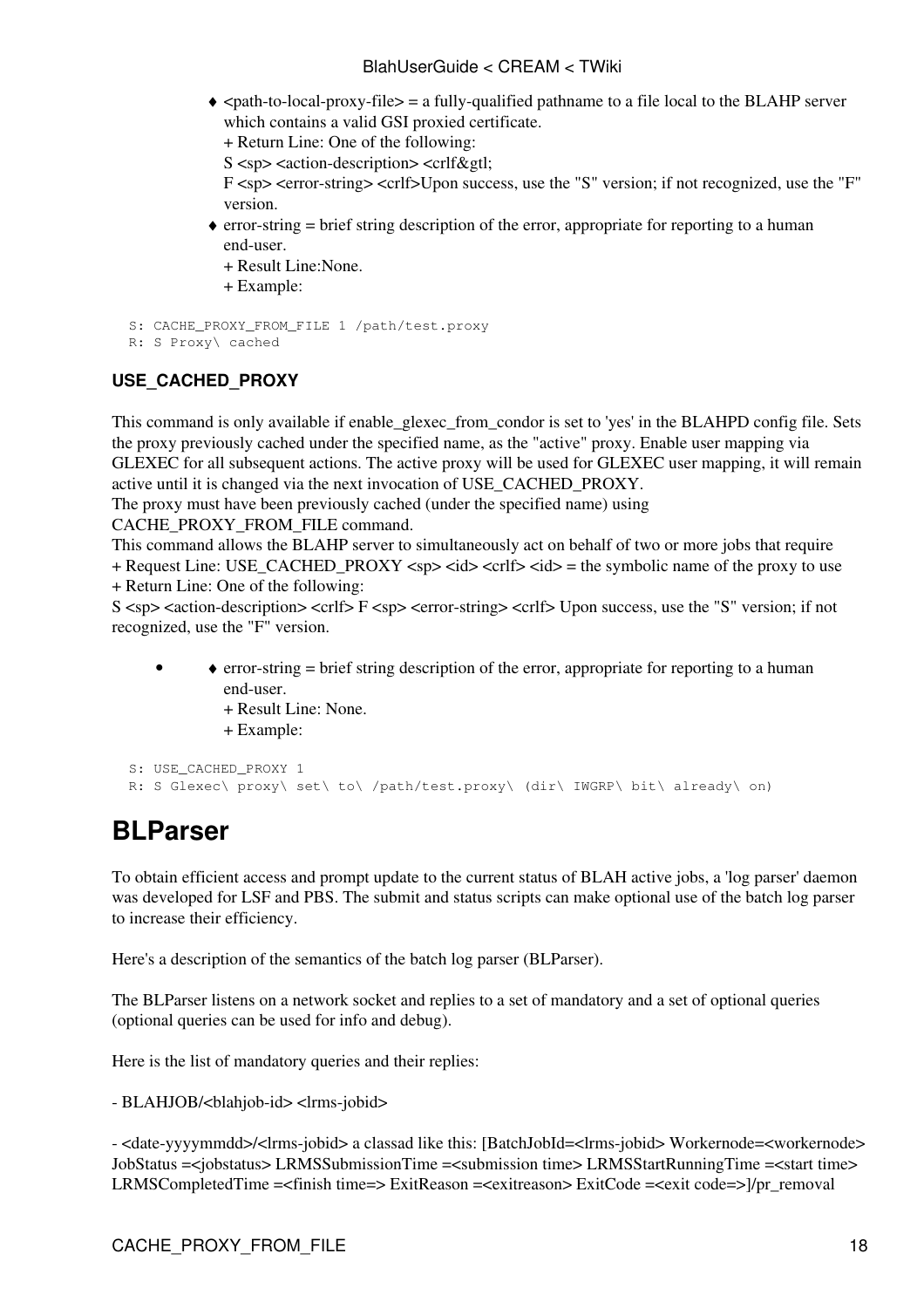where pr\_removal is a flag that told the status script if the proxy file has to be removed (when job is killed or finished) or not.

- CREAMPORT => port where cream can connect to the parser.

- TEST => print Y<lrmsname> (e.g. YLSF YPBS). This query is used to know if a parser is active. This is useful when in config file is specified more than one parser to try: if the first does not reply to the TEST query the next one is tried.

These are optional queries and their replies:

- HELP => print command list

 $-$  VERSION  $\Rightarrow$  print version

- TOTAL => print total number of jobs cached in the parser

- LISTALL => print jobid of all jobs cached in the parser

- LISTF[/<first-n-jobid>] => print first n jobid </first-n-jobid>
- LISTL[/<last-n-jobid>] => print last n jobid

The BLParser includes an option to notify to a client (typically the CREAM service) every state change in CREAM-managed jobs. CREAM sends to the parser a string like this:

STARTNOTIFY/<date-yyyymmdd>

atfer that string the parser sends back to cream every state change for cream job since the date contained in the string with lines like this:

NTFDATE/<classad>

where <classad> is a classad like the one sent in reply to <date-yyyymmdd>/<lms-jobid> query.

After that parser will sent to cream every new state change for cream jobs.

Cream can change the default prefix (cream\_) used to identify tracked jobs among all other jobs with this command:

#### CREAMFILTER/<creamfilter>

where  $\leq$ creamfilter $>$  should be a string like crXXX  $(XXX)$  can be any character [a-z],[A-Z],[0-9]). This command has to sent before STARTNOTIFY.

There is a startup script for the BLParser that reads all the parameters from a config file. It is possible to set the debug level, the debug log file, the log file location; it is also possible to start different parsers listening on different ports with the same startup script.

## <span id="page-19-0"></span>**New Parser Scenario**

The old BLParser is now splitted in two different daemons: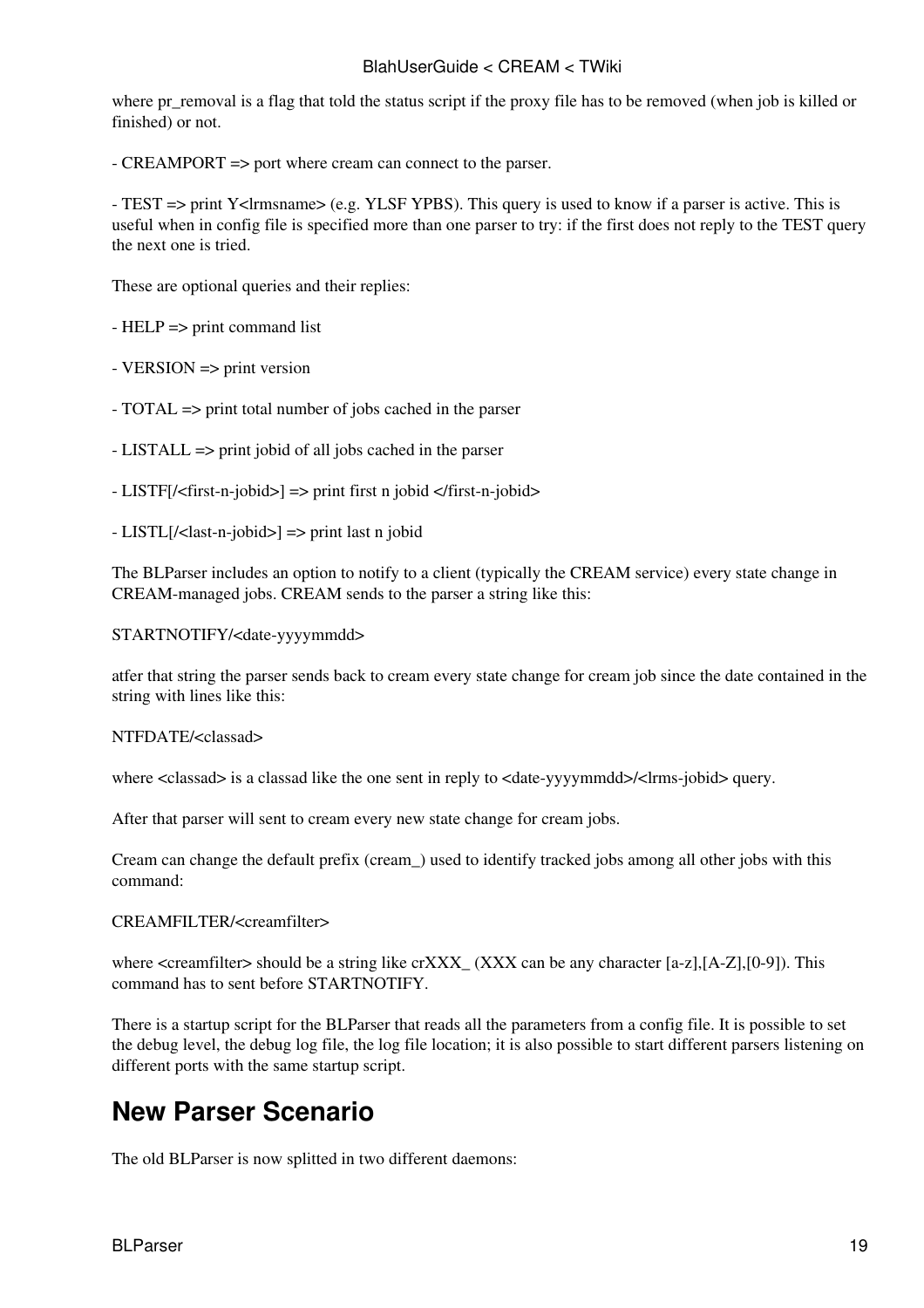- BUpdater (that is specific for each batch system:there are [BUpdaterLSF,](https://wiki-igi.cnaf.infn.it/twiki/bin/edit/CREAM/BUpdaterLSF?topicparent=CREAM.BlahUserGuide;nowysiwyg=0) [BUpdaterPBS](https://wiki-igi.cnaf.infn.it/twiki/bin/edit/CREAM/BUpdaterPBS?topicparent=CREAM.BlahUserGuide;nowysiwyg=0) and [BUpdaterCondor\)](https://wiki-igi.cnaf.infn.it/twiki/bin/edit/CREAM/BUpdaterCondor?topicparent=CREAM.BlahUserGuide;nowysiwyg=0)
- BNotifier that is the same for all batch systems.

Both daemons are now automatically launched and controlled by the blahpd daemon so there is no need for a startup script.

The main differences between this approach and the old one are that the daemons run as non privileged user and that the informations about jobs are collected using the batch system native command (as bhist, bjobs, qstat...) and are saved in a db file on disk called job registry.

These informations are asynchronously notified to CREAM by BNotifier daemon.

It is possible to configure some parameter in the blah.config file:

- *bupdater\_path* and *bnotifier\_path*: if this is set to the bupdater (or bnotifier) complete path (e.g. /opt/glite/bin/BUpdaterLSF) blahpd takes care of starting and periodically check the status of the daemon. If it is not set the daemons should be started by hand.
- *bupdater\_pidfile* and *bnotifier\_pidfile*: this are used to check the daemons status by blahpd (e.g. /var/tmp/bupdater.pid).
- *job registry*: is the complete path to the job registry location (/var/tmp/job registry.db).
- *bupdater debug level*: set the debug level (1,2,3)
- *bupdater\_debug\_logfile*: set the location of the debug log file
- *async\_notification\_host*: hostname where the notification should be sent
- *async\_notification\_port*: port where to send notifications
- *purge interval*: how old (in seconds) a job registry entry has to be before it is purged.
- *finalstate\_query\_interval*: the query that search for finished jobs is executed every finalstate\_query\_interval seconds (default:30)
- *alldone\_interval*: after that interval an unseen job is set as done (status = 4) and exitstatus = -1 (default:600)
- bupdater\_loop\_interval: the updater main lop is executed every bupdater\_loop\_interval seconds (default:5)
- blah\_graceful\_kill\_mappable\_cmd: Command to use when terminating processes via a user mapping tool (glexec or SUDO). Default is /bin/kill
- *blah\_graceful\_kill\_timeout*: Total number of seconds a parent process will wait for a child to terminate after sending it the first termination (SIGTERM) signal. During this time, and until the child process terminates, the parent will send SIGTERM to che child once a second before blah\_graceful\_kill\_timeout/2 seconds have elapsed, then it will send SIGKILL once a second. Defaults to 20 seconds.
- blah\_children\_restart\_interval: Mininum time in seconds that has to elapse before blahpd tries restarting one of the children processes it controls. Defaults to 150 seconds.
- blah\_require\_proxy\_on\_submit: Set to boolean 'true' to generate an error when the [X509Proxy](https://wiki-igi.cnaf.infn.it/twiki/bin/edit/CREAM/X509Proxy?topicparent=CREAM.BlahUserGuide;nowysiwyg=0) attribute is missing from the job description in the BLAH\_JOB\_SUBMIT command. Set to boolean 'false' if job submission without a valid proxy is allowed. Defaults to 'false'.
- blah\_enable\_glexec\_from\_condor: Set to boolean 'true' to make blahpd recognize the following three commands: CACHE\_PROXY\_FROM\_FILE, USE\_CACHED\_PROXY, UNCACHE\_PROXY. User mapping via GLEXEC will be automatically enabled when the USE\_CACHED\_PROXY command is received. This is to allow user switching via glexec based on the active proxy for a given user, as cached by the Condor gridmanager. Defaults to 'false'.
- *blah\_disable\_wn\_proxy\_renewal*: When set to boolean 'true', use of the BPRclient/server tool to delegate or send renewed X509 proxies to a job executing node will be entirely disabled. Defaults to 'false'.
- blah\_delegate\_renewed\_proxies: When set to boolean 'true', X509 proxies sent to job worker nodes via the BPRclient/server tool will be delegated instead of being copied over the wire. Defaults to 'false' as many Globus tools (including gridftp) will reject access when a limited -and- delegated proxy is presented.